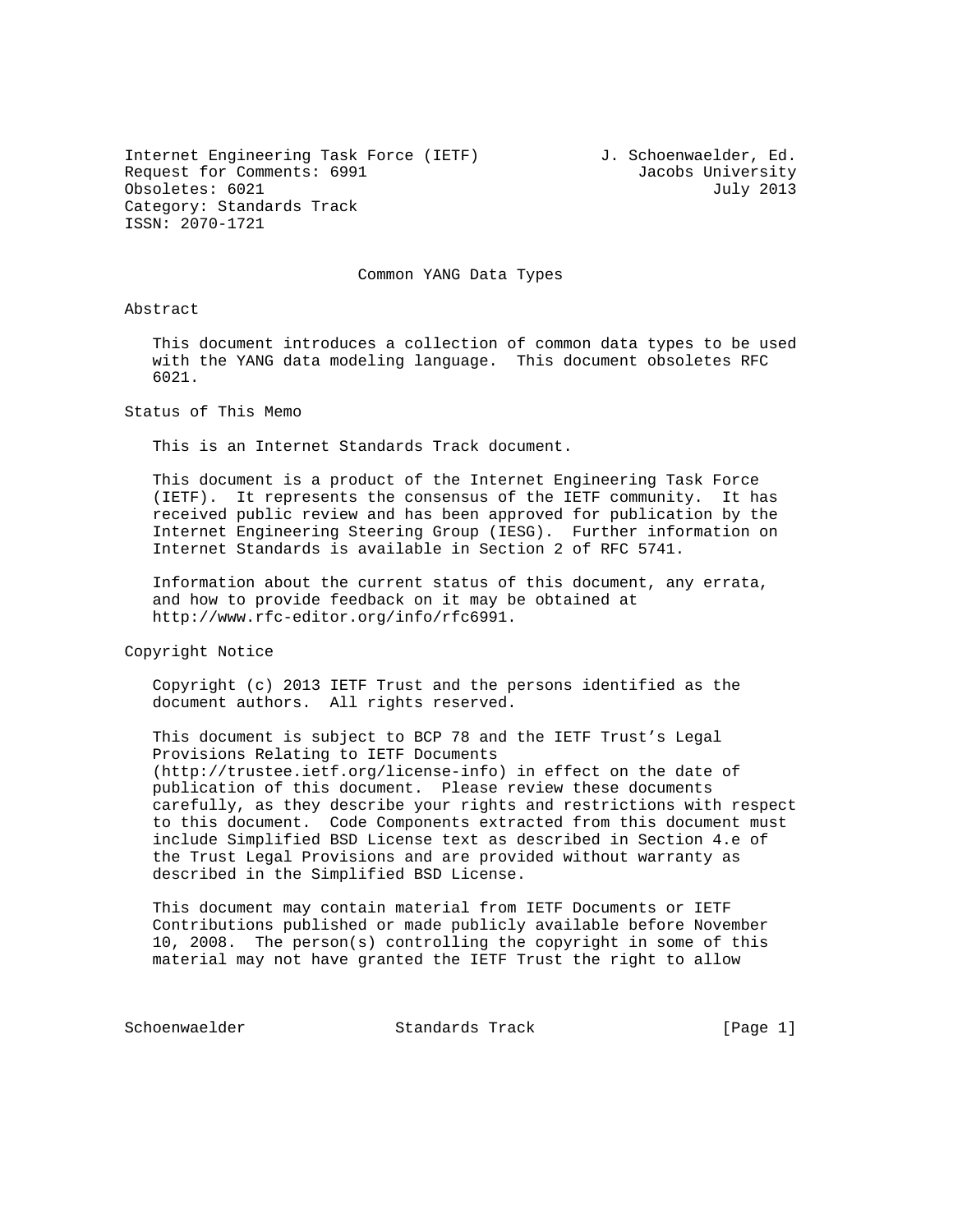modifications of such material outside the IETF Standards Process. Without obtaining an adequate license from the person(s) controlling the copyright in such materials, this document may not be modified outside the IETF Standards Process, and derivative works of it may not be created outside the IETF Standards Process, except to format it for publication as an RFC or to translate it into languages other than English.

Table of Contents

| 4. Internet-Specific Derived Types 14 |
|---------------------------------------|
|                                       |
|                                       |
|                                       |
|                                       |
|                                       |
|                                       |
|                                       |
|                                       |

### 1. Introduction

 YANG [RFC6020] is a data modeling language used to model configuration and state data manipulated by the Network Configuration Protocol (NETCONF) [RFC6241]. The YANG language supports a small set of built-in data types and provides mechanisms to derive other types from the built-in types.

 This document introduces a collection of common data types derived from the built-in YANG data types. The derived types are designed to be applicable for modeling all areas of management information. The definitions are organized in several YANG modules. The "ietf-yang-types" module contains generally useful data types. The "ietf-inet-types" module contains definitions that are relevant for the Internet protocol suite.

 This document adds new type definitions to the YANG modules and obsoletes [RFC6021]. For further details, see the revision statements of the YANG modules in Sections 3 and 4 or the summary in Appendix A.

 The key words "MUST", "MUST NOT", "REQUIRED", "SHALL", "SHALL NOT", "SHOULD", "SHOULD NOT", "RECOMMENDED", "NOT RECOMMENDED", "MAY", and "OPTIONAL" in this document are to be interpreted as described in BCP 14 [RFC2119].

Schoenwaelder **Standards Track** [Page 2]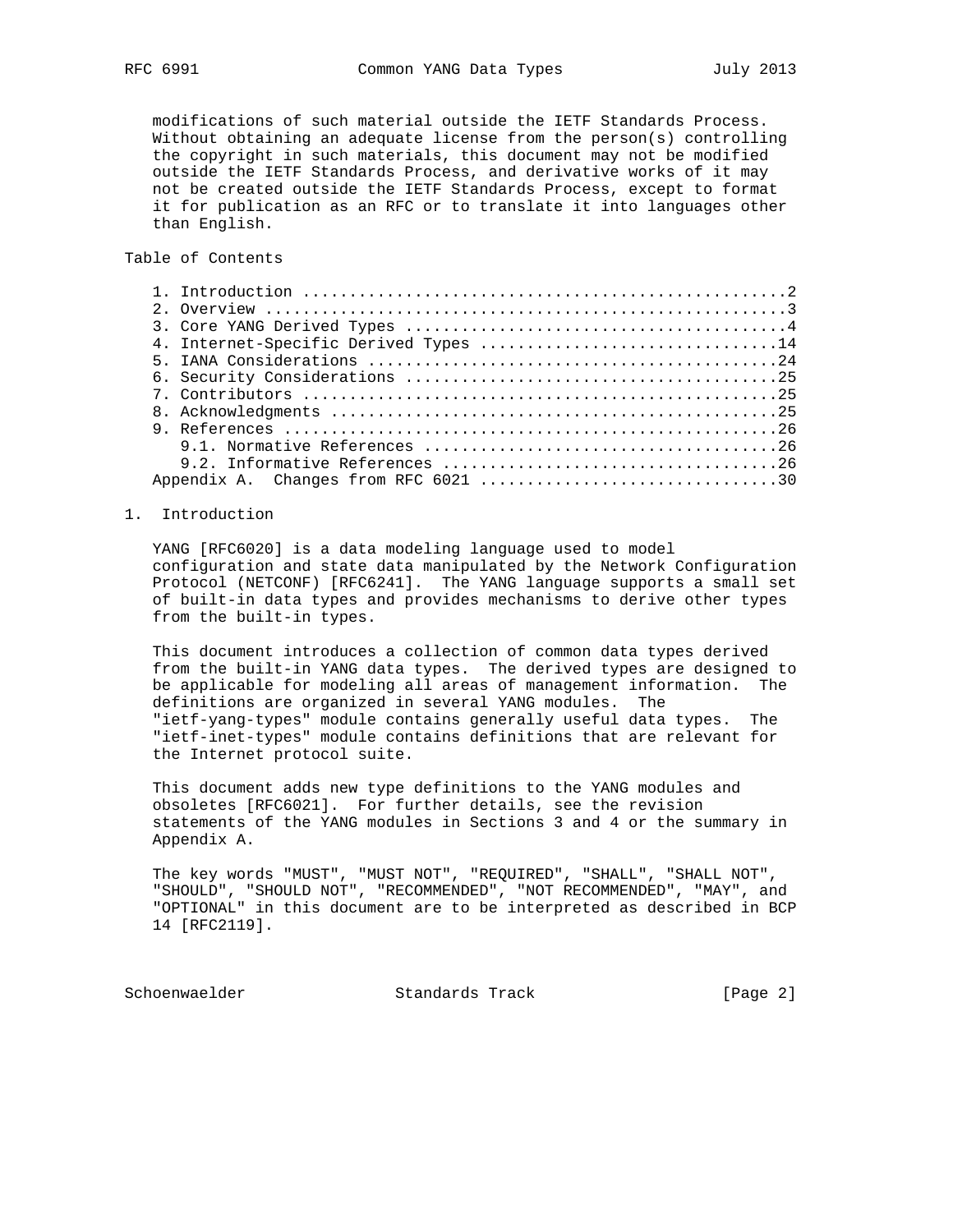# 2. Overview

 This section provides a short overview of the types defined in subsequent sections and their equivalent Structure of Management Information Version 2 (SMIv2) [RFC2578][RFC2579] data types. A YANG data type is equivalent to an SMIv2 data type if the data types have the same set of values and the semantics of the values are equivalent.

 Table 1 lists the types defined in the ietf-yang-types YANG module and the corresponding SMIv2 types (- indicates there is no corresponding SMIv2 type).

| YANG type                                                                                                                                                                                                                                                                                | Equivalent SMIv2 type (module)                                                                                                                                                                                                                                                                             |
|------------------------------------------------------------------------------------------------------------------------------------------------------------------------------------------------------------------------------------------------------------------------------------------|------------------------------------------------------------------------------------------------------------------------------------------------------------------------------------------------------------------------------------------------------------------------------------------------------------|
| counter32<br>zero-based-counter32<br>counter64<br>zero-based-counter64<br>qauqe32<br>qauqe64<br>object-identifier<br>object-identifier-128<br>yang-identifier<br>date-and-time<br>timeticks<br>timestamp<br>phys-address<br>mac-address<br>xpath1.0<br>hex-string<br>uuid<br>dotted-quad | Counter32 (SNMPv2-SMI)<br>ZeroBasedCounter32 (RMON2-MIB)<br>Counter64 (SNMPv2-SMI)<br>ZeroBasedCounter64 (HCNUM-TC)<br>Gauge32 (SNMPv2-SMI)<br>CounterBasedGauge64 (HCNUM-TC)<br>OBJECT IDENTIFIER<br>TimeTicks (SNMPv2-SMI)<br>TimeStamp (SNMPv2-TC)<br>PhysAddress (SNMPv2-TC)<br>MacAddress (SNMPv2-TC) |
|                                                                                                                                                                                                                                                                                          |                                                                                                                                                                                                                                                                                                            |

## Table 1: ietf-yang-types

Schoenwaelder Standards Track [Page 3]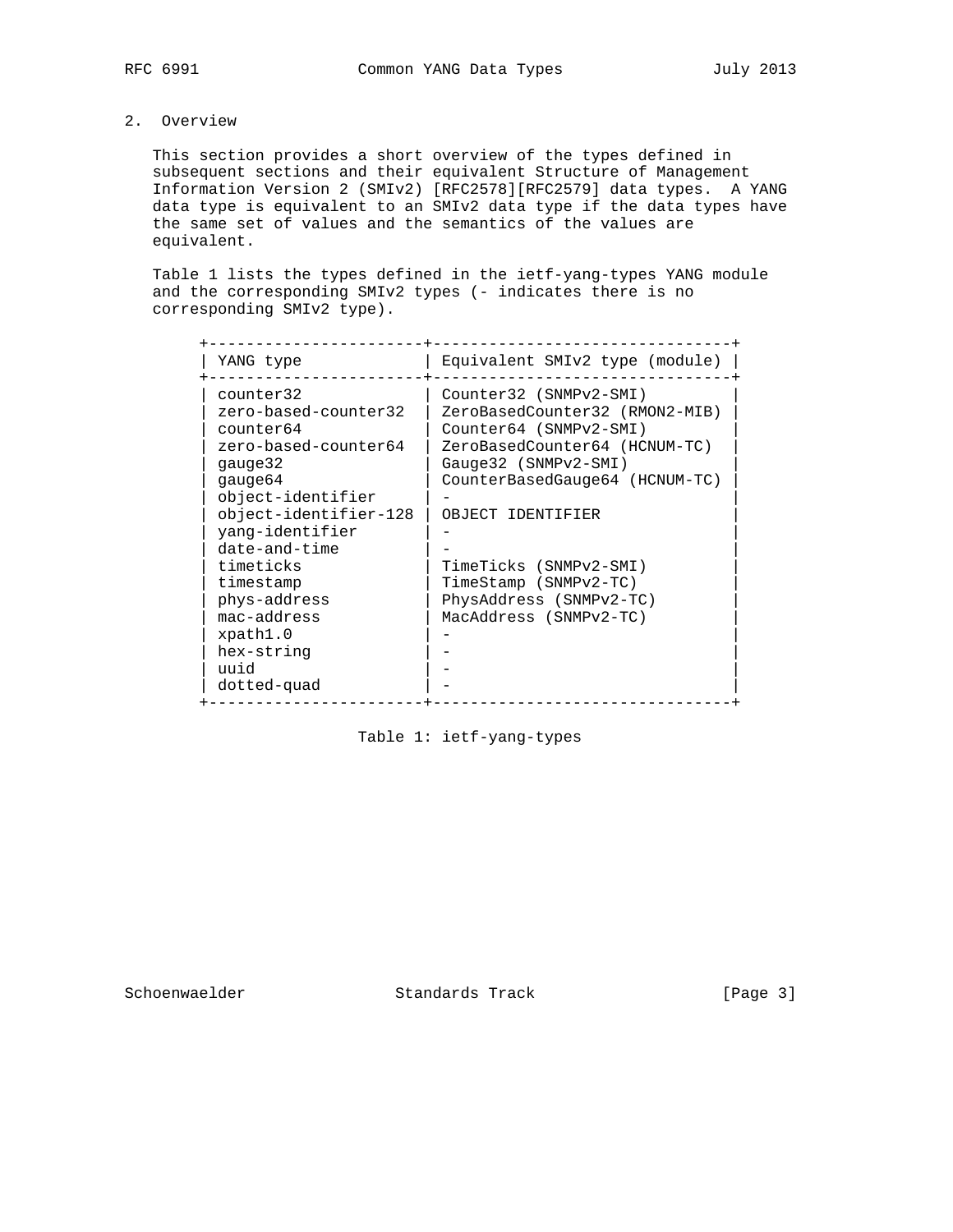Table 2 lists the types defined in the ietf-inet-types YANG module and the corresponding SMIv2 types (if any).

| YANG type            | Equivalent SMIv2 type (module)      |
|----------------------|-------------------------------------|
| ip-version           | InetVersion (INET-ADDRESS-MIB)      |
| dscp                 | Dscp (DIFFSERV-DSCP-TC)             |
| ipv6-flow-label      | IPv6FlowLabel (IPV6-FLOW-LABEL-MIB) |
| port-number          | InetPortNumber (INET-ADDRESS-MIB)   |
| as-number            | InetAutonomousSystemNumber          |
|                      | (INET-ADDRESS-MIB)                  |
| ip-address           |                                     |
| ipv4-address         |                                     |
| ipv6-address         |                                     |
| ip-address-no-zone   |                                     |
| ipv4-address-no-zone |                                     |
| ipv6-address-no-zone |                                     |
| ip-prefix            |                                     |
| ipv4-prefix          |                                     |
| ipv6-prefix          |                                     |
| domain-name          |                                     |
| host                 |                                     |
| uri                  | Uri (URI-TC-MIB)                    |

#### Table 2: ietf-inet-types

3. Core YANG Derived Types

 The ietf-yang-types YANG module references [IEEE802], [ISO9834-1], [RFC2578], [RFC2579], [RFC2856], [RFC3339], [RFC4122], [RFC4502], [RFC6020], [XPATH], and [XSD-TYPES].

<CODE BEGINS> file "ietf-yang-types@2013-07-15.yang"

module ietf-yang-types {

 namespace "urn:ietf:params:xml:ns:yang:ietf-yang-types"; prefix "yang";

 organization "IETF NETMOD (NETCONF Data Modeling Language) Working Group";

 contact "WG Web: <http://tools.ietf.org/wg/netmod/> WG List: <mailto:netmod@ietf.org>

Schoenwaelder Standards Track [Page 4]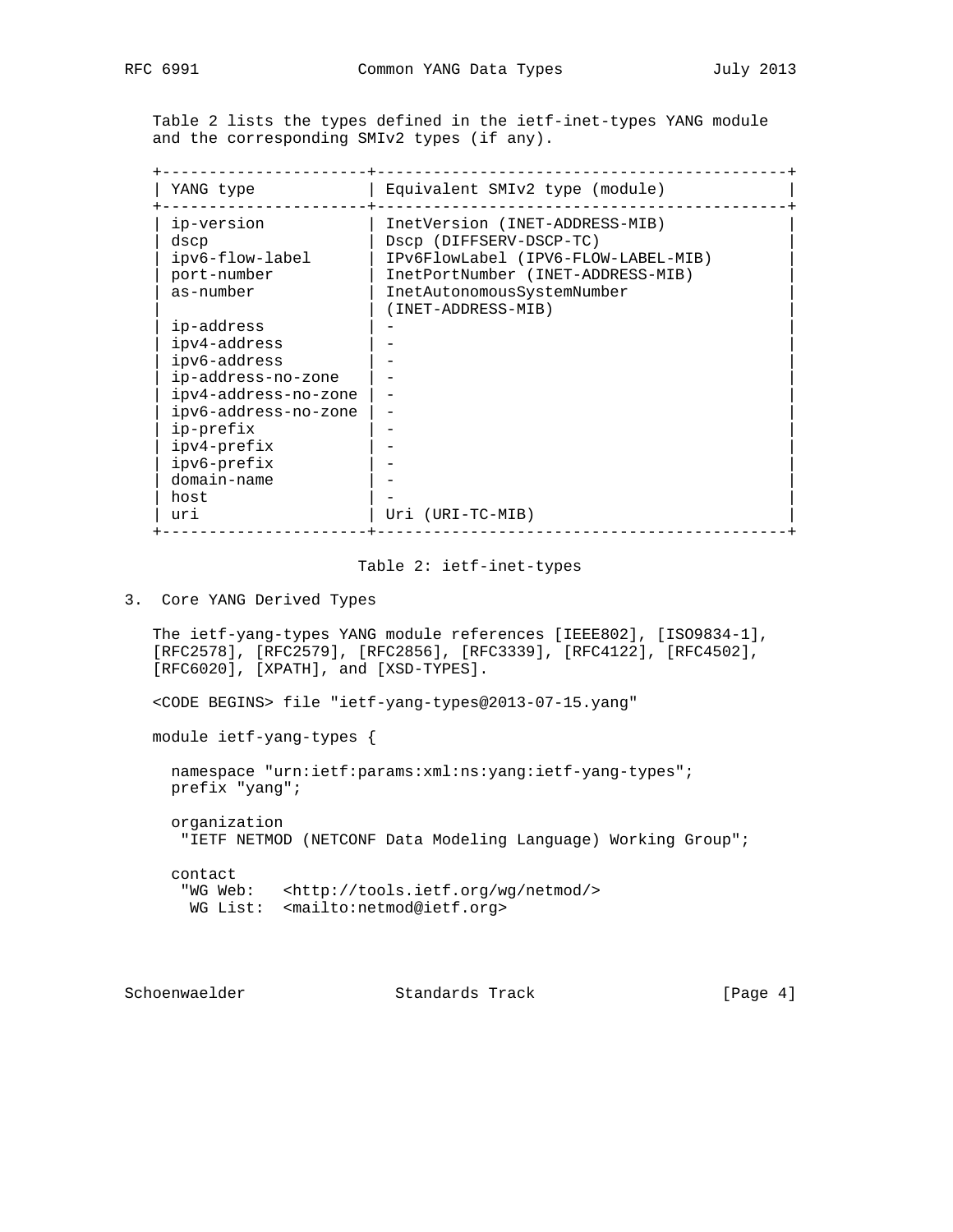```
 WG Chair: David Kessens
             <mailto:david.kessens@nsn.com>
   WG Chair: Juergen Schoenwaelder
             <mailto:j.schoenwaelder@jacobs-university.de>
   Editor: Juergen Schoenwaelder
             <mailto:j.schoenwaelder@jacobs-university.de>";
 description
  "This module contains a collection of generally useful derived
  YANG data types.
  Copyright (c) 2013 IETF Trust and the persons identified as
   authors of the code. All rights reserved.
  Redistribution and use in source and binary forms, with or
  without modification, is permitted pursuant to, and subject
  to the license terms contained in, the Simplified BSD License
   set forth in Section 4.c of the IETF Trust's Legal Provisions
  Relating to IETF Documents
   (http://trustee.ietf.org/license-info).
   This version of this YANG module is part of RFC 6991; see
   the RFC itself for full legal notices.";
 revision 2013-07-15 {
   description
    "This revision adds the following new data types:
    - yang-identifier
     - hex-string
     - uuid
     - dotted-quad";
  reference
    "RFC 6991: Common YANG Data Types";
 }
 revision 2010-09-24 {
  description
    "Initial revision.";
  reference
    "RFC 6021: Common YANG Data Types";
 }
 /*** collection of counter and gauge types ***/
 typedef counter32 {
  type uint32;
```
Schoenwaelder Standards Track [Page 5]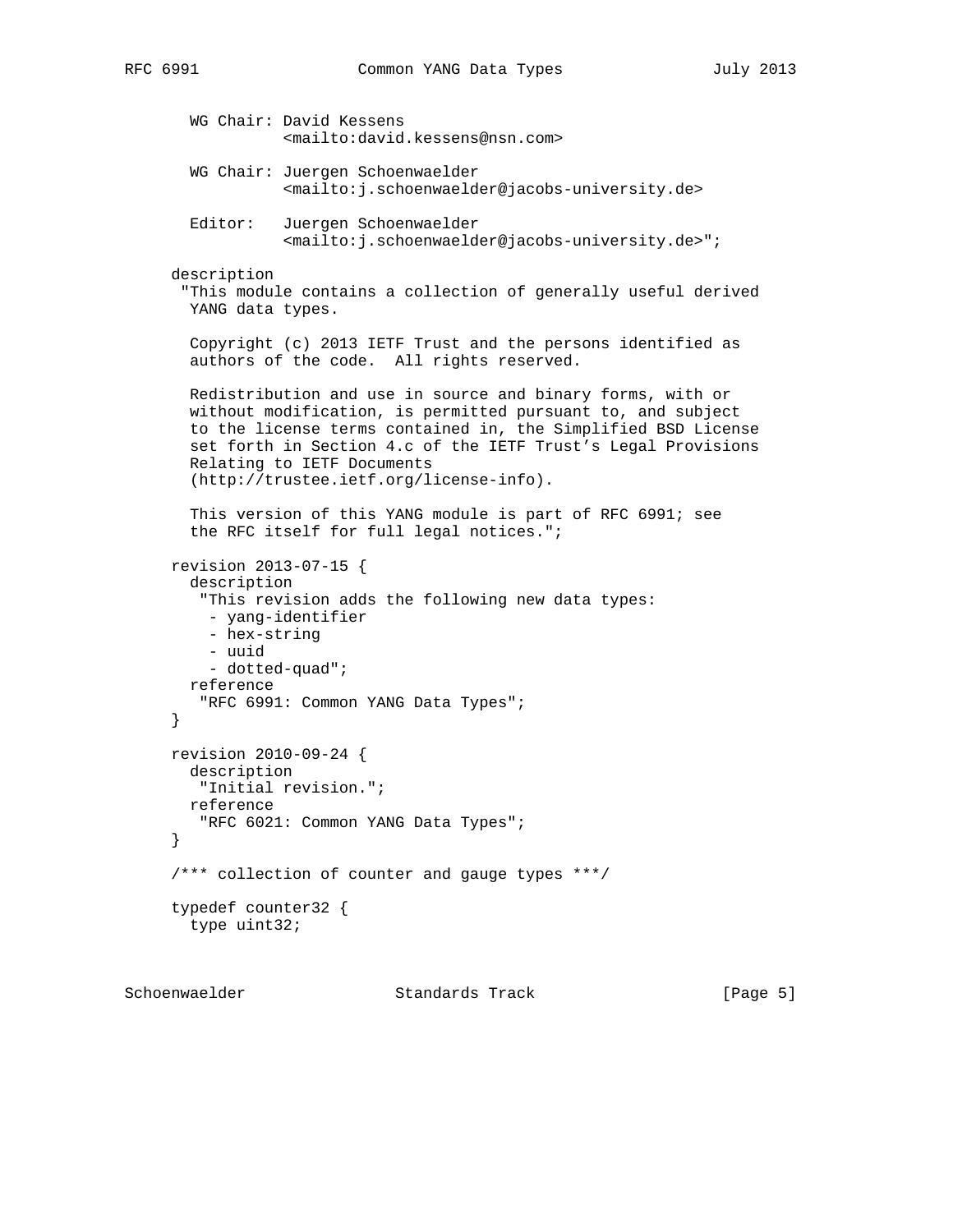```
 description
    "The counter32 type represents a non-negative integer
    that monotonically increases until it reaches a
    maximum value of 2^32-1 (4294967295 decimal), when it
    wraps around and starts increasing again from zero.
    Counters have no defined 'initial' value, and thus, a
    single value of a counter has (in general) no information
    content. Discontinuities in the monotonically increasing
    value normally occur at re-initialization of the
    management system, and at other times as specified in the
    description of a schema node using this type. If such
    other times can occur, for example, the creation of
    a schema node of type counter32 at times other than
    re-initialization, then a corresponding schema node
    should be defined, with an appropriate type, to indicate
    the last discontinuity.
    The counter32 type should not be used for configuration
    schema nodes. A default statement SHOULD NOT be used in
    combination with the type counter32.
    In the value set and its semantics, this type is equivalent
    to the Counter32 type of the SMIv2.";
  reference
    "RFC 2578: Structure of Management Information Version 2
               (SMIv2)";
 }
 typedef zero-based-counter32 {
  type yang:counter32;
  default "0";
  description
    "The zero-based-counter32 type represents a counter32
    that has the defined 'initial' value zero.
    A schema node of this type will be set to zero (0) on creation
    and will thereafter increase monotonically until it reaches
    a maximum value of 2^32-1 (4294967295 decimal), when it
    wraps around and starts increasing again from zero.
    Provided that an application discovers a new schema node
    of this type within the minimum time to wrap, it can use the
    'initial' value as a delta. It is important for a management
    station to be aware of this minimum time and the actual time
    between polls, and to discard data if the actual time is too
    long or there is no defined minimum time.
```
Schoenwaelder Standards Track [Page 6]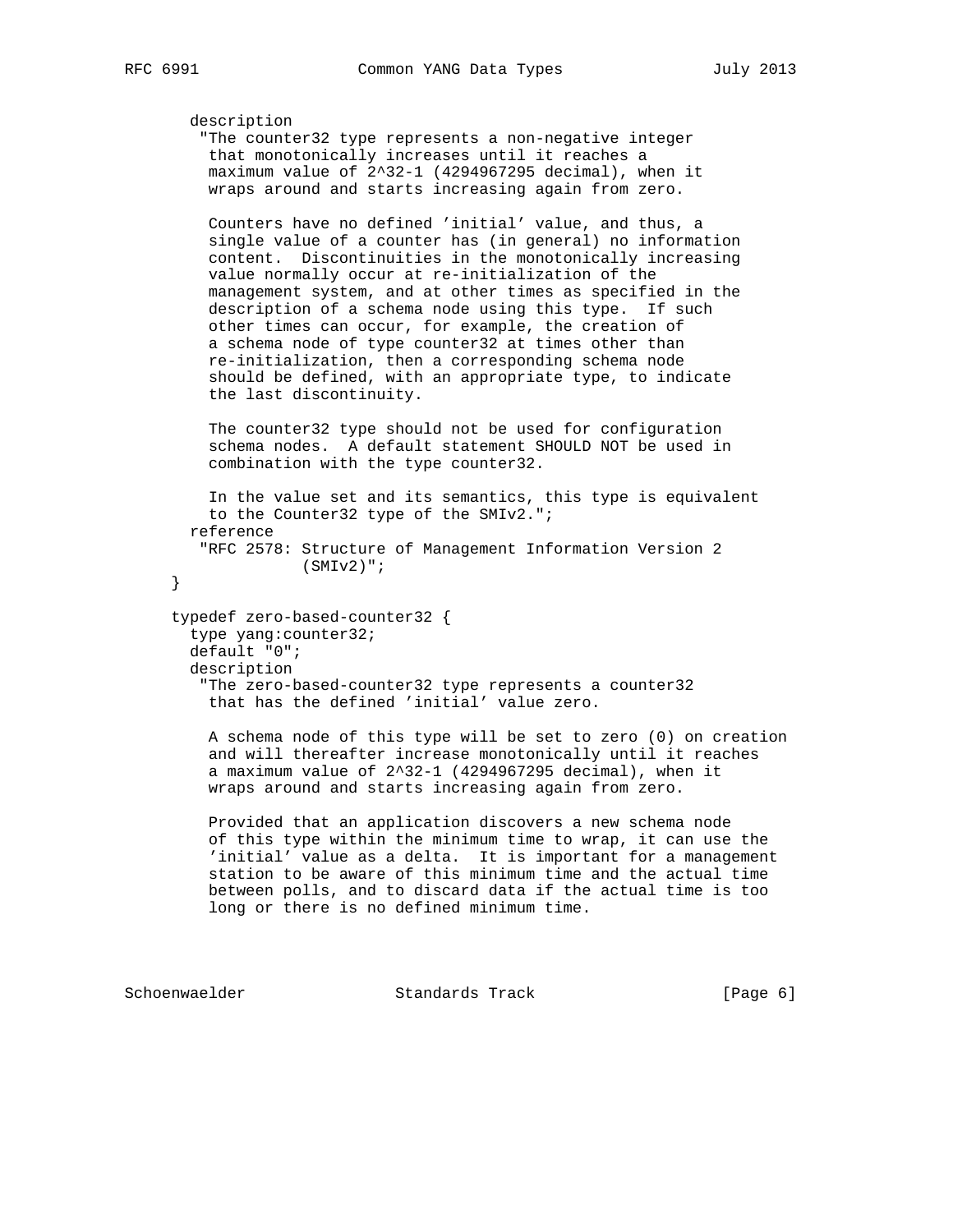```
 In the value set and its semantics, this type is equivalent
     to the ZeroBasedCounter32 textual convention of the SMIv2.";
  reference
     "RFC 4502: Remote Network Monitoring Management Information
                Base Version 2";
 }
 typedef counter64 {
  type uint64;
  description
    "The counter64 type represents a non-negative integer
    that monotonically increases until it reaches a
     maximum value of 2^64-1 (18446744073709551615 decimal),
     when it wraps around and starts increasing again from zero.
     Counters have no defined 'initial' value, and thus, a
     single value of a counter has (in general) no information
     content. Discontinuities in the monotonically increasing
     value normally occur at re-initialization of the
     management system, and at other times as specified in the
     description of a schema node using this type. If such
     other times can occur, for example, the creation of
     a schema node of type counter64 at times other than
     re-initialization, then a corresponding schema node
     should be defined, with an appropriate type, to indicate
     the last discontinuity.
     The counter64 type should not be used for configuration
     schema nodes. A default statement SHOULD NOT be used in
     combination with the type counter64.
     In the value set and its semantics, this type is equivalent
    to the Counter64 type of the SMIv2.";
  reference
    "RFC 2578: Structure of Management Information Version 2
              (SMIv2)";
 }
 typedef zero-based-counter64 {
  type yang:counter64;
  default "0";
  description
    "The zero-based-counter64 type represents a counter64 that
    has the defined 'initial' value zero.
```
Schoenwaelder Standards Track [Page 7]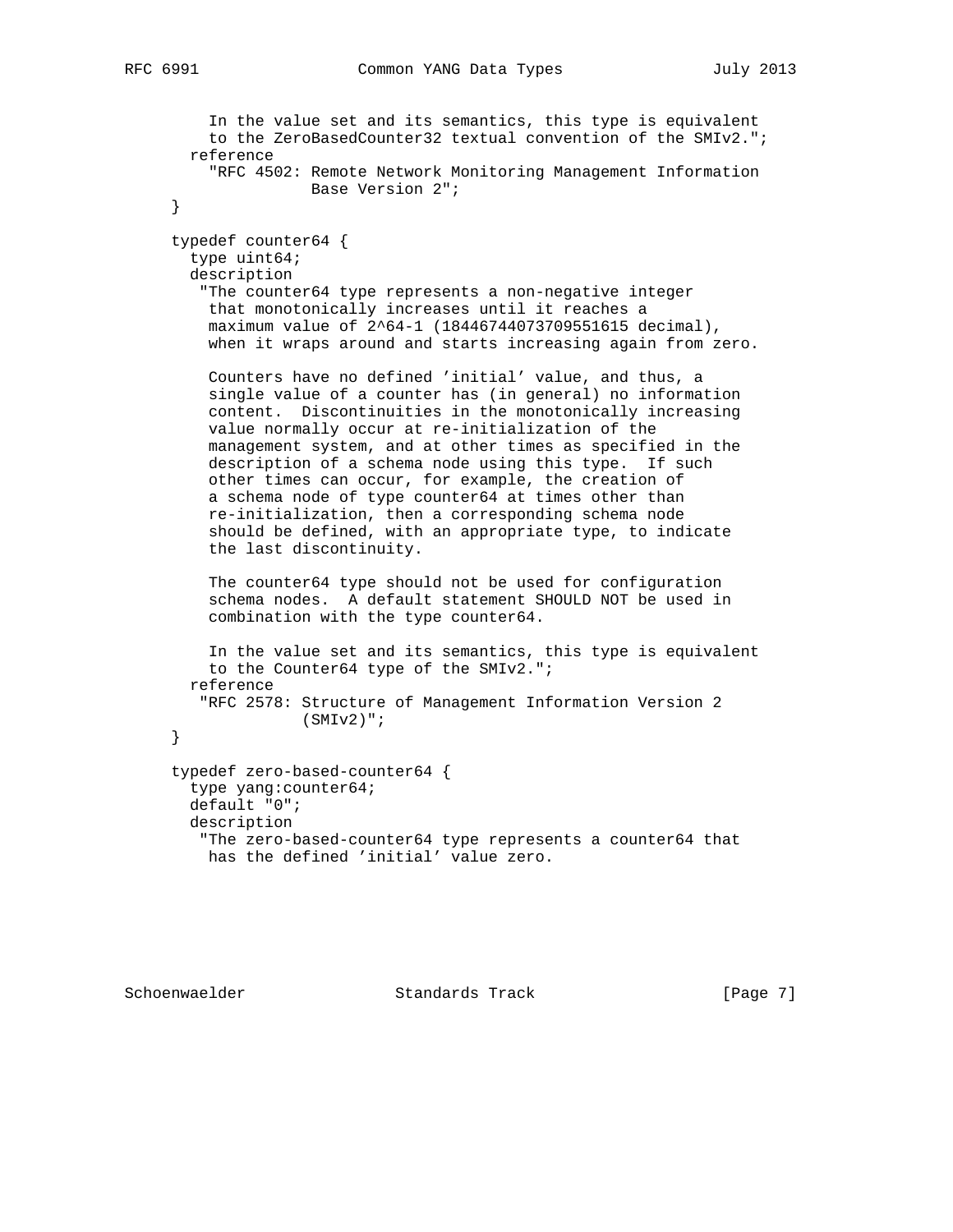```
 A schema node of this type will be set to zero (0) on creation
    and will thereafter increase monotonically until it reaches
    a maximum value of 2^64-1 (18446744073709551615 decimal),
    when it wraps around and starts increasing again from zero.
    Provided that an application discovers a new schema node
    of this type within the minimum time to wrap, it can use the
    'initial' value as a delta. It is important for a management
    station to be aware of this minimum time and the actual time
    between polls, and to discard data if the actual time is too
    long or there is no defined minimum time.
    In the value set and its semantics, this type is equivalent
    to the ZeroBasedCounter64 textual convention of the SMIv2.";
  reference
    "RFC 2856: Textual Conventions for Additional High Capacity
              Data Types";
 }
 typedef gauge32 {
  type uint32;
  description
    "The gauge32 type represents a non-negative integer, which
    may increase or decrease, but shall never exceed a maximum
    value, nor fall below a minimum value. The maximum value
    cannot be greater than 2^32-1 (4294967295 decimal), and
    the minimum value cannot be smaller than 0. The value of
    a gauge32 has its maximum value whenever the information
    being modeled is greater than or equal to its maximum
    value, and has its minimum value whenever the information
    being modeled is smaller than or equal to its minimum value.
    If the information being modeled subsequently decreases
    below (increases above) the maximum (minimum) value, the
    gauge32 also decreases (increases).
    In the value set and its semantics, this type is equivalent
    to the Gauge32 type of the SMIv2.";
  reference
    "RFC 2578: Structure of Management Information Version 2
               (SMIv2)";
 }
 typedef gauge64 {
  type uint64;
  description
    "The gauge64 type represents a non-negative integer, which
    may increase or decrease, but shall never exceed a maximum
    value, nor fall below a minimum value. The maximum value
```
Schoenwaelder Standards Track [Page 8]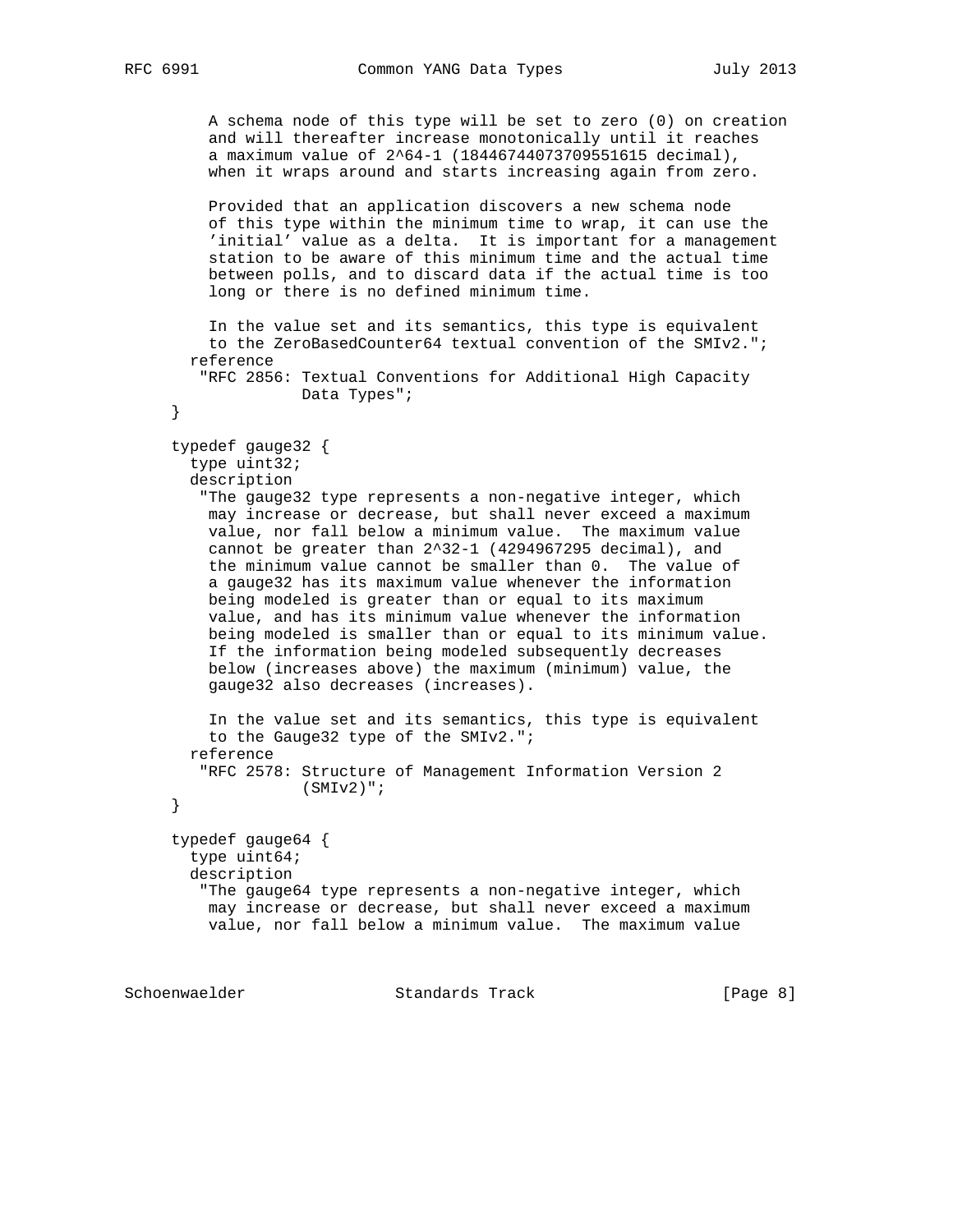```
 cannot be greater than 2^64-1 (18446744073709551615), and
     the minimum value cannot be smaller than 0. The value of
     a gauge64 has its maximum value whenever the information
     being modeled is greater than or equal to its maximum
     value, and has its minimum value whenever the information
     being modeled is smaller than or equal to its minimum value.
     If the information being modeled subsequently decreases
    below (increases above) the maximum (minimum) value, the
     gauge64 also decreases (increases).
     In the value set and its semantics, this type is equivalent
     to the CounterBasedGauge64 SMIv2 textual convention defined
    in RFC 2856";
  reference
    "RFC 2856: Textual Conventions for Additional High Capacity
              Data Types";
 }
 /*** collection of identifier-related types ***/
 typedef object-identifier {
  type string {
   pattern '(([0-1](\.[1-3]?[0-9]))|(2\.(0|([1-9]\d*))))'
          + '(\lambda \cdot (0 | ([1-9]\dagger d^*)) * ';
   }
   description
    "The object-identifier type represents administratively
     assigned names in a registration-hierarchical-name tree.
    Values of this type are denoted as a sequence of numerical
     non-negative sub-identifier values. Each sub-identifier
     value MUST NOT exceed 2^32-1 (4294967295). Sub-identifiers
     are separated by single dots and without any intermediate
     whitespace.
     The ASN.1 standard restricts the value space of the first
     sub-identifier to 0, 1, or 2. Furthermore, the value space
     of the second sub-identifier is restricted to the range
     0 to 39 if the first sub-identifier is 0 or 1. Finally,
     the ASN.1 standard requires that an object identifier
```
 Although the number of sub-identifiers is not limited, module designers should realize that there may be implementations that stick with the SMIv2 limit of 128 sub-identifiers.

has always at least two sub-identifiers. The pattern

captures these restrictions.

Schoenwaelder Standards Track [Page 9]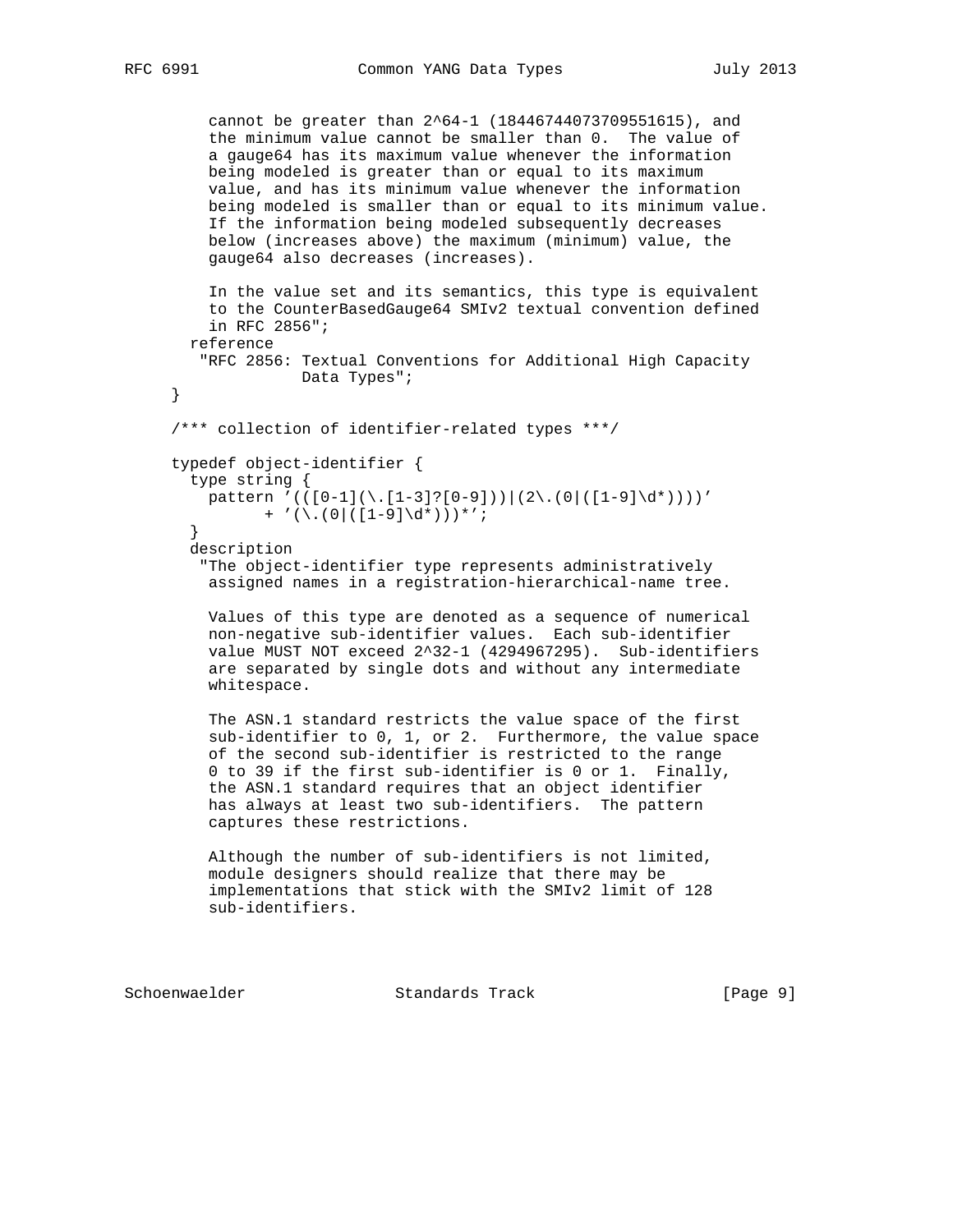```
 This type is a superset of the SMIv2 OBJECT IDENTIFIER type
          since it is not restricted to 128 sub-identifiers. Hence,
          this type SHOULD NOT be used to represent the SMIv2 OBJECT
          IDENTIFIER type; the object-identifier-128 type SHOULD be
          used instead.";
       reference
         "ISO9834-1: Information technology -- Open Systems
         Interconnection -- Procedures for the operation of OSI
         Registration Authorities: General procedures and top
          arcs of the ASN.1 Object Identifier tree";
     }
     typedef object-identifier-128 {
       type object-identifier {
        pattern '\d^*(\.\d^*)\{1,127\}';
 }
       description
         "This type represents object-identifiers restricted to 128
         sub-identifiers.
         In the value set and its semantics, this type is equivalent
         to the OBJECT IDENTIFIER type of the SMIv2.";
       reference
         "RFC 2578: Structure of Management Information Version 2
                    (SMIv2)";
     }
     typedef yang-identifier {
       type string {
          length "1..max";
         pattern '[a-zA-Z_][a-zA-Z0-9\-_.]*';
        pattern '.|..|[^xX].*|.[^mM].*|..[^lL].*';
        }
       description
          "A YANG identifier string as defined by the 'identifier'
          rule in Section 12 of RFC 6020. An identifier must
           start with an alphabetic character or an underscore
           followed by an arbitrary sequence of alphabetic or
          numeric characters, underscores, hyphens, or dots.
          A YANG identifier MUST NOT start with any possible
           combination of the lowercase or uppercase character
           sequence 'xml'.";
       reference
          "RFC 6020: YANG - A Data Modeling Language for the Network
                     Configuration Protocol (NETCONF)";
     }
```
Schoenwaelder Standards Track [Page 10]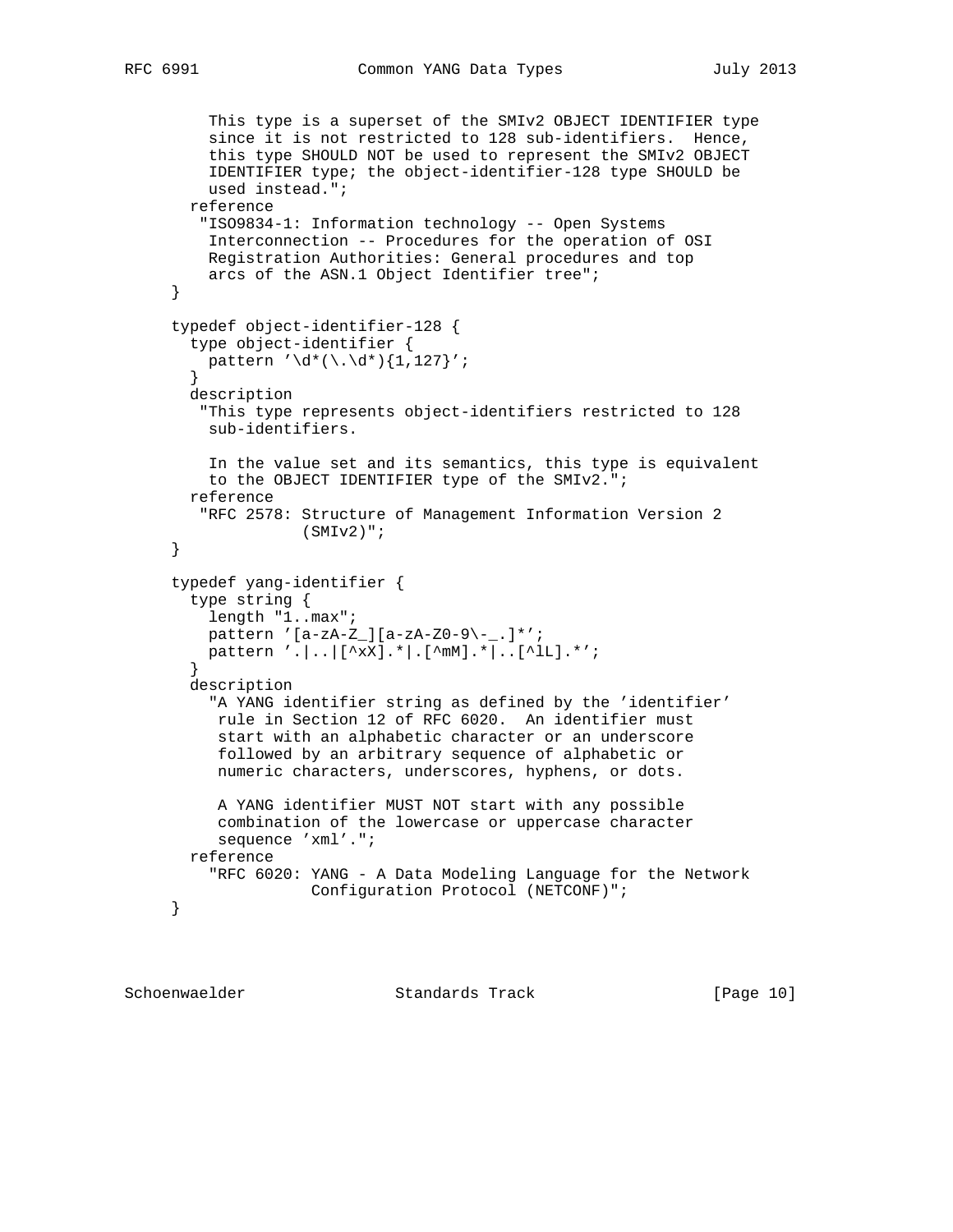```
 /*** collection of types related to date and time***/
 typedef date-and-time {
   type string {
   pattern '\d{4}-\d{2}-\d{2}T\d{2}:\d{2}:\d{2}(\.\d+)?'
          + '(Z|[\{\+(-]\d{2}:\d{2}\}\)'; }
   description
    "The date-and-time type is a profile of the ISO 8601
    standard for representation of dates and times using the
    Gregorian calendar. The profile is defined by the
    date-time production in Section 5.6 of RFC 3339.
    The date-and-time type is compatible with the dateTime XML
    schema type with the following notable exceptions:
     (a) The date-and-time type does not allow negative years.
     (b) The date-and-time time-offset -00:00 indicates an unknown
        time zone (see RFC 3339) while -00:00 and +00:00 and Z
         all represent the same time zone in dateTime.
     (c) The canonical format (see below) of data-and-time values
         differs from the canonical format used by the dateTime XML
         schema type, which requires all times to be in UTC using
         the time-offset 'Z'.
    This type is not equivalent to the DateAndTime textual
    convention of the SMIv2 since RFC 3339 uses a different
    separator between full-date and full-time and provides
    higher resolution of time-secfrac.
    The canonical format for date-and-time values with a known time
    zone uses a numeric time zone offset that is calculated using
    the device's configured known offset to UTC time. A change of
    the device's offset to UTC time will cause date-and-time values
    to change accordingly. Such changes might happen periodically
    in case a server follows automatically daylight saving time
     (DST) time zone offset changes. The canonical format for
    date-and-time values with an unknown time zone (usually
    referring to the notion of local time) uses the time-offset
    -00:00.";
  reference
    "RFC 3339: Date and Time on the Internet: Timestamps
    RFC 2579: Textual Conventions for SMIv2
    XSD-TYPES: XML Schema Part 2: Datatypes Second Edition";
 }
```
Schoenwaelder Standards Track [Page 11]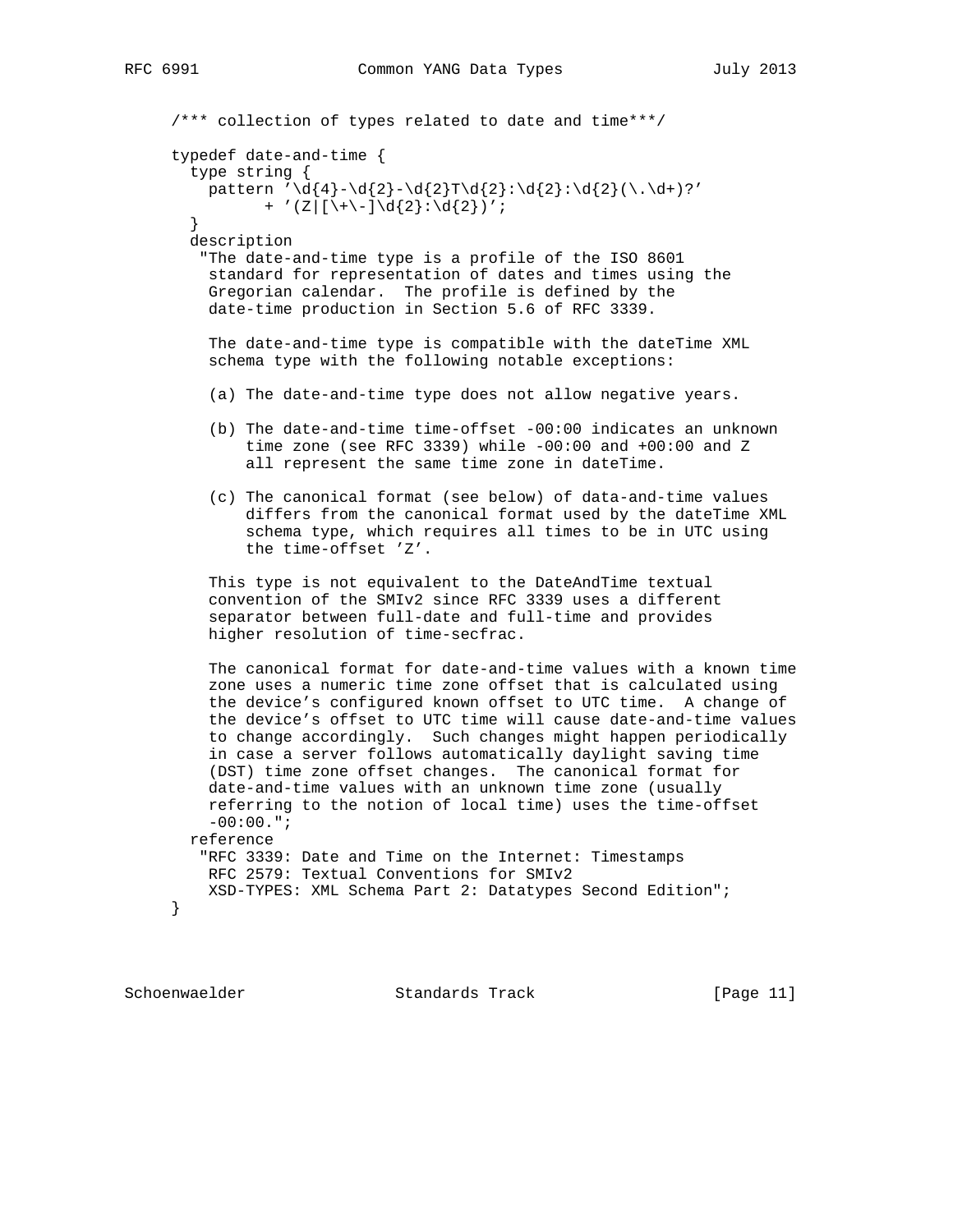```
 typedef timeticks {
  type uint32;
  description
    "The timeticks type represents a non-negative integer that
    represents the time, modulo 2^32 (4294967296 decimal), in
    hundredths of a second between two epochs. When a schema
    node is defined that uses this type, the description of
    the schema node identifies both of the reference epochs.
    In the value set and its semantics, this type is equivalent
    to the TimeTicks type of the SMIv2.";
  reference
    "RFC 2578: Structure of Management Information Version 2
               (SMIv2)";
 }
 typedef timestamp {
   type yang:timeticks;
  description
    "The timestamp type represents the value of an associated
    timeticks schema node at which a specific occurrence
    happened. The specific occurrence must be defined in the
     description of any schema node defined using this type. When
    the specific occurrence occurred prior to the last time the
     associated timeticks attribute was zero, then the timestamp
     value is zero. Note that this requires all timestamp values
     to be reset to zero when the value of the associated timeticks
     attribute reaches 497+ days and wraps around to zero.
     The associated timeticks schema node must be specified
     in the description of any schema node using this type.
     In the value set and its semantics, this type is equivalent
     to the TimeStamp textual convention of the SMIv2.";
  reference
    "RFC 2579: Textual Conventions for SMIv2";
 }
 /*** collection of generic address types ***/
 typedef phys-address {
  type string {
    pattern '([0-9a-fA-F]{2}(:[0-9a-fA-F]{2})*)?';
   }
```
Schoenwaelder Standards Track [Page 12]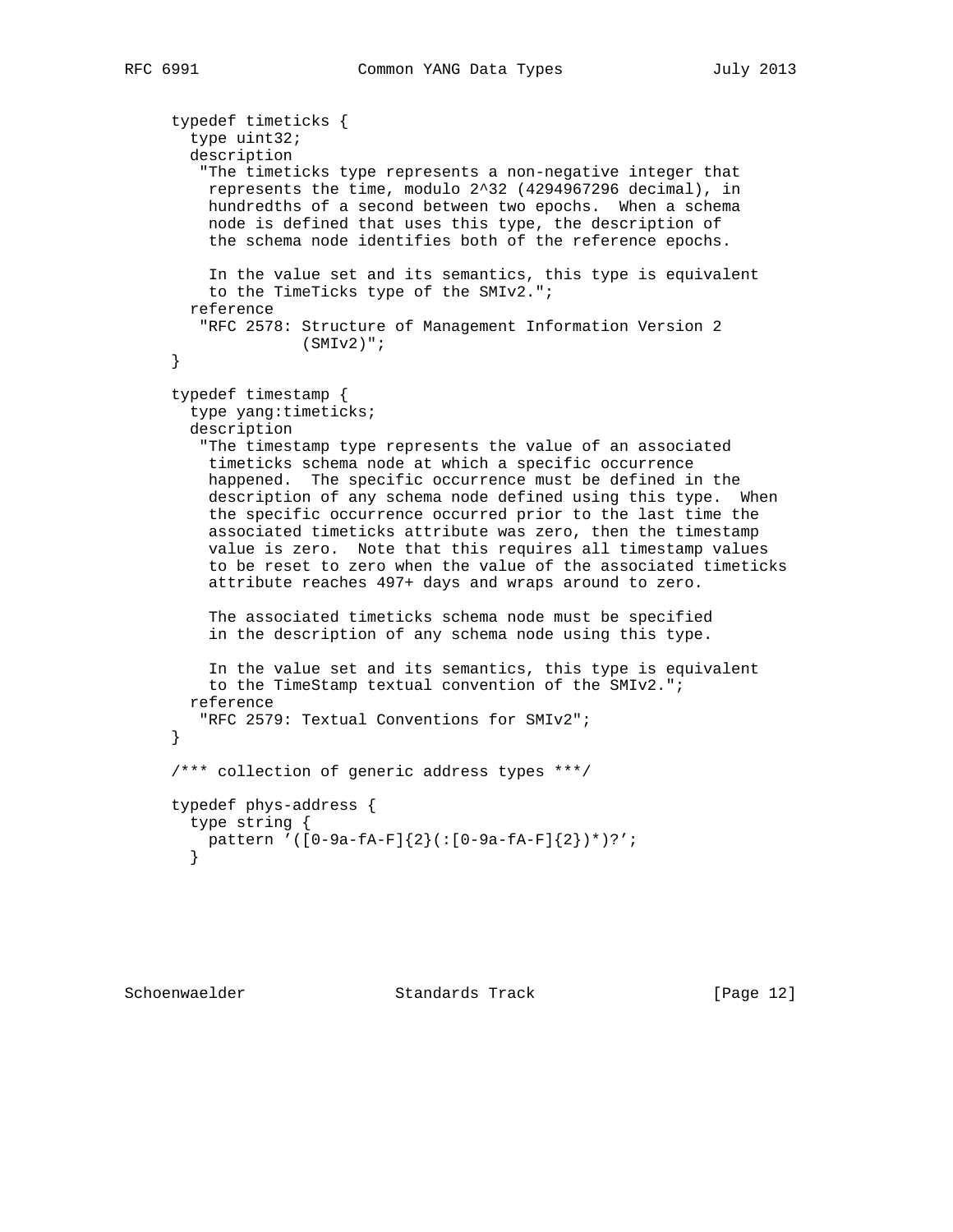```
 description
         "Represents media- or physical-level addresses represented
          as a sequence octets, each octet represented by two hexadecimal
         numbers. Octets are separated by colons. The canonical
         representation uses lowercase characters.
          In the value set and its semantics, this type is equivalent
         to the PhysAddress textual convention of the SMIv2.";
       reference
         "RFC 2579: Textual Conventions for SMIv2";
      }
     typedef mac-address {
        type string {
         pattern '[0-9a-fA-F]{2}(:[0-9a-fA-F]{2}){5}';
 }
       description
         "The mac-address type represents an IEEE 802 MAC address.
         The canonical representation uses lowercase characters.
          In the value set and its semantics, this type is equivalent
         to the MacAddress textual convention of the SMIv2.";
       reference
         "IEEE 802: IEEE Standard for Local and Metropolitan Area
                    Networks: Overview and Architecture
         RFC 2579: Textual Conventions for SMIv2";
      }
      /*** collection of XML-specific types ***/
     typedef xpath1.0 {
       type string;
       description
         "This type represents an XPATH 1.0 expression.
          When a schema node is defined that uses this type, the
          description of the schema node MUST specify the XPath
          context in which the XPath expression is evaluated.";
       reference
         "XPATH: XML Path Language (XPath) Version 1.0";
      }
     /*** collection of string types ***/
     typedef hex-string {
       type string {
         pattern '([0-9a-fA-F]{2}(:[0-9a-fA-F]{2})*)?';
        }
```
Schoenwaelder Standards Track [Page 13]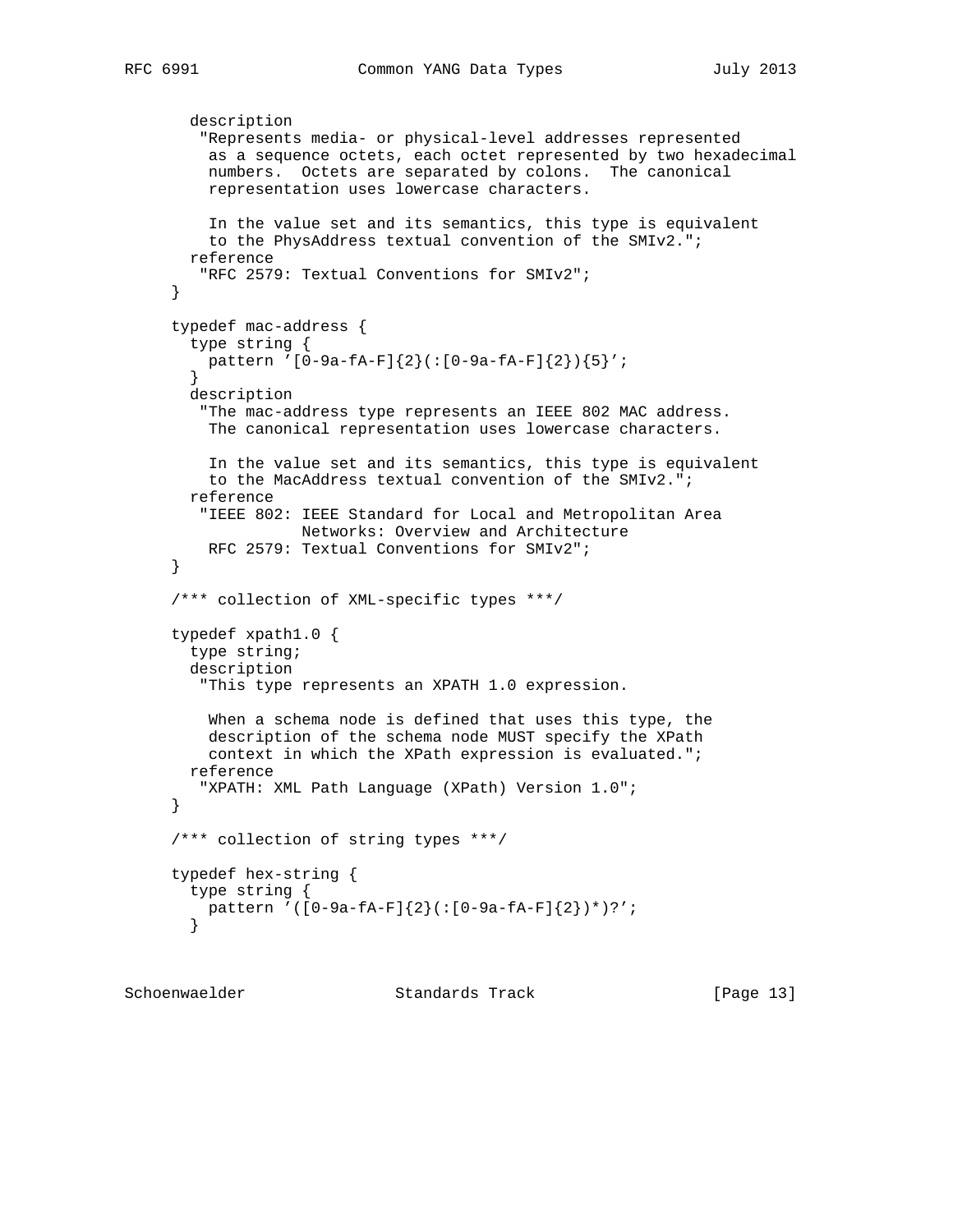```
 description
      "A hexadecimal string with octets represented as hex digits
       separated by colons. The canonical representation uses
       lowercase characters.";
   }
   typedef uuid {
     type string {
      pattern '[0-9a-fA-F]{8}-[0-9a-fA-F]{4}-[0-9a-fA-F]{4}-'
             + '[0-9a-fA-F]{4}-[0-9a-fA-F]{12}';
     }
     description
      "A Universally Unique IDentifier in the string representation
       defined in RFC 4122. The canonical representation uses
       lowercase characters.
       The following is an example of a UUID in string representation:
       f81d4fae-7dec-11d0-a765-00a0c91e6bf6
       ";
    reference
      "RFC 4122: A Universally Unique IDentifier (UUID) URN
                 Namespace";
   }
   typedef dotted-quad {
     type string {
      pattern
       '(([0-9][1-9][0-9][1[0-9][0-9][2[0-4][0-9][25[0-5])\mathcal{S})'] + '([0-9]|[1-9][0-9]|1[0-9][0-9]|2[0-4][0-9]|25[0-5])';
     }
     description
       "An unsigned 32-bit number expressed in the dotted-quad
       notation, i.e., four octets written as decimal numbers
       and separated with the '.' (full stop) character.";
   }
 <CODE ENDS>
```

```
4. Internet-Specific Derived Types
```
 The ietf-inet-types YANG module references [RFC0768], [RFC0791], [RFC0793], [RFC0952], [RFC1034], [RFC1123], [RFC1930], [RFC2460], [RFC2474], [RFC2780], [RFC2782], [RFC3289], [RFC3305], [RFC3595], [RFC3986], [RFC4001], [RFC4007], [RFC4271], [RFC4291], [RFC4340], [RFC4960], [RFC5017], [RFC5890], [RFC5952], and [RFC6793].

}

Schoenwaelder Standards Track [Page 14]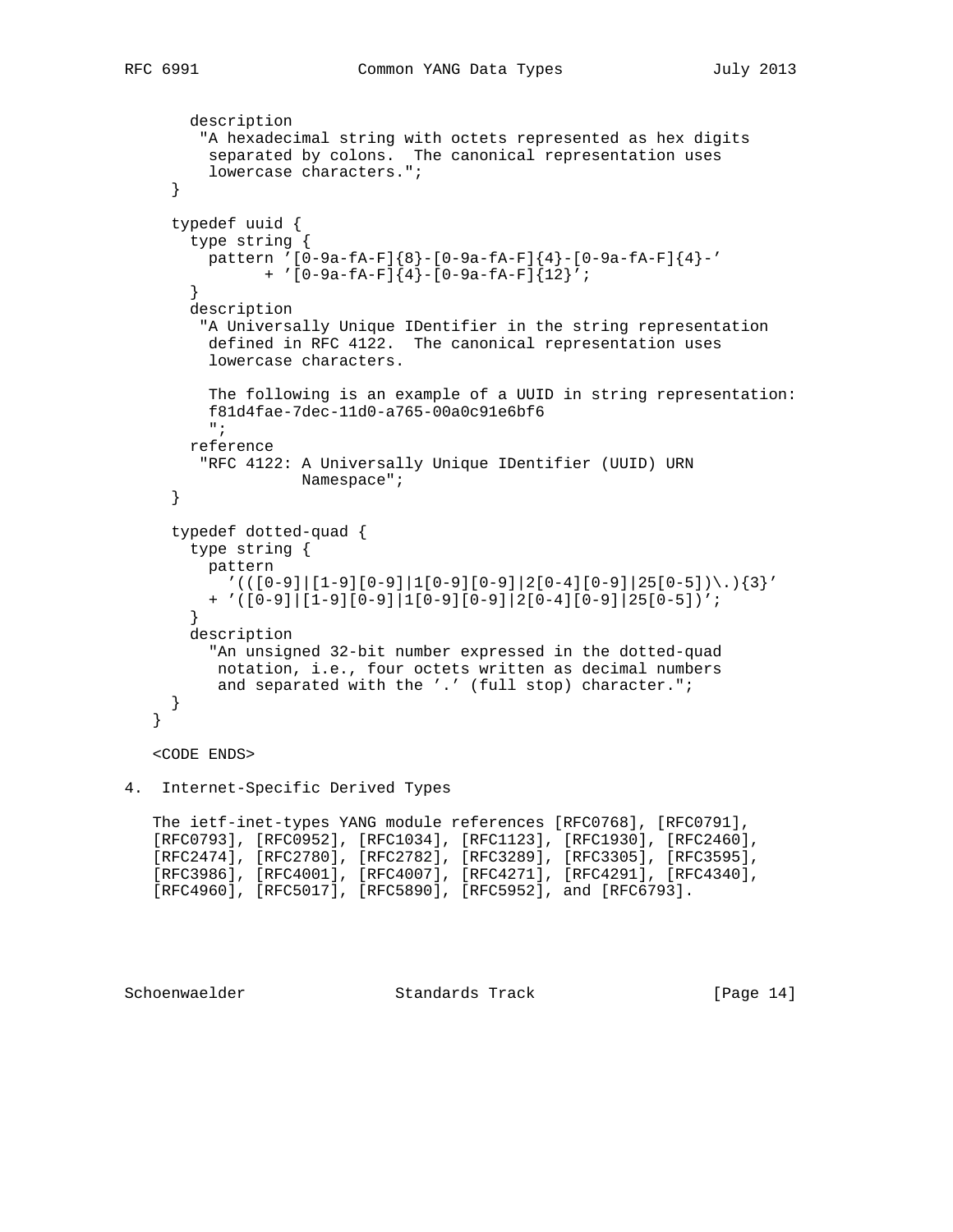```
 <CODE BEGINS> file "ietf-inet-types@2013-07-15.yang"
 module ietf-inet-types {
   namespace "urn:ietf:params:xml:ns:yang:ietf-inet-types";
  prefix "inet";
   organization
    "IETF NETMOD (NETCONF Data Modeling Language) Working Group";
   contact
    "WG Web: <http://tools.ietf.org/wg/netmod/>
    WG List: <mailto:netmod@ietf.org>
     WG Chair: David Kessens
               <mailto:david.kessens@nsn.com>
     WG Chair: Juergen Schoenwaelder
               <mailto:j.schoenwaelder@jacobs-university.de>
     Editor: Juergen Schoenwaelder
               <mailto:j.schoenwaelder@jacobs-university.de>";
   description
    "This module contains a collection of generally useful derived
     YANG data types for Internet addresses and related things.
     Copyright (c) 2013 IETF Trust and the persons identified as
     authors of the code. All rights reserved.
     Redistribution and use in source and binary forms, with or
     without modification, is permitted pursuant to, and subject
     to the license terms contained in, the Simplified BSD License
     set forth in Section 4.c of the IETF Trust's Legal Provisions
     Relating to IETF Documents
     (http://trustee.ietf.org/license-info).
     This version of this YANG module is part of RFC 6991; see
     the RFC itself for full legal notices.";
   revision 2013-07-15 {
     description
      "This revision adds the following new data types:
       - ip-address-no-zone
       - ipv4-address-no-zone
       - ipv6-address-no-zone";
     reference
      "RFC 6991: Common YANG Data Types";
```
Schoenwaelder Standards Track [Page 15]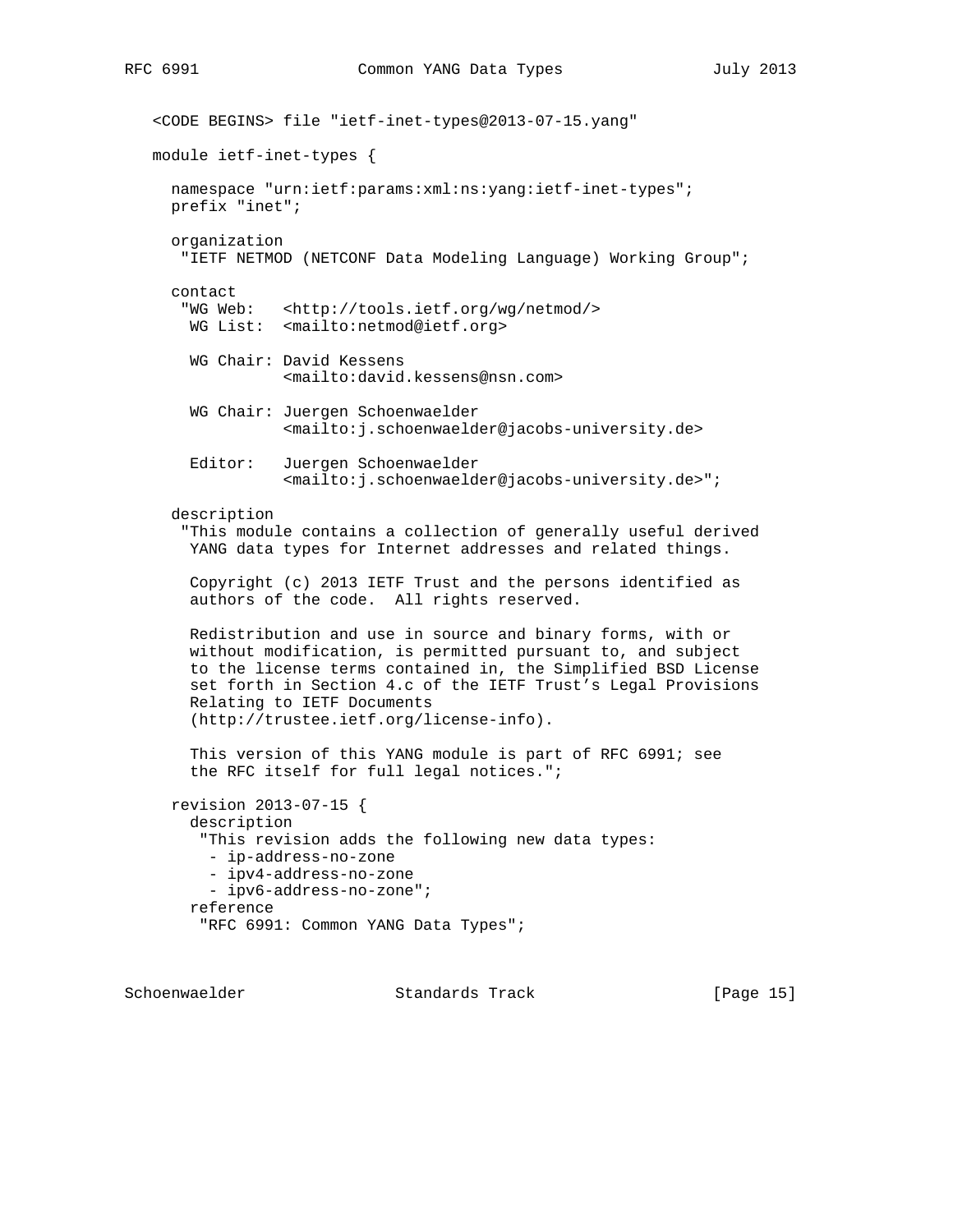} revision 2010-09-24 { description "Initial revision."; reference "RFC 6021: Common YANG Data Types"; } /\*\*\* collection of types related to protocol fields \*\*\*/ typedef ip-version { type enumeration { enum unknown { value "0"; description "An unknown or unspecified version of the Internet protocol."; } enum ipv4 { value "1"; description "The IPv4 protocol as defined in RFC 791."; } enum ipv6 { value "2"; description "The IPv6 protocol as defined in RFC 2460."; } } description "This value represents the version of the IP protocol. In the value set and its semantics, this type is equivalent to the InetVersion textual convention of the SMIv2."; reference "RFC 791: Internet Protocol RFC 2460: Internet Protocol, Version 6 (IPv6) Specification RFC 4001: Textual Conventions for Internet Network Addresses"; } typedef dscp { type uint8 { range "0..63"; } description "The dscp type represents a Differentiated Services Code Point that may be used for marking packets in a traffic stream.

Schoenwaelder Standards Track [Page 16]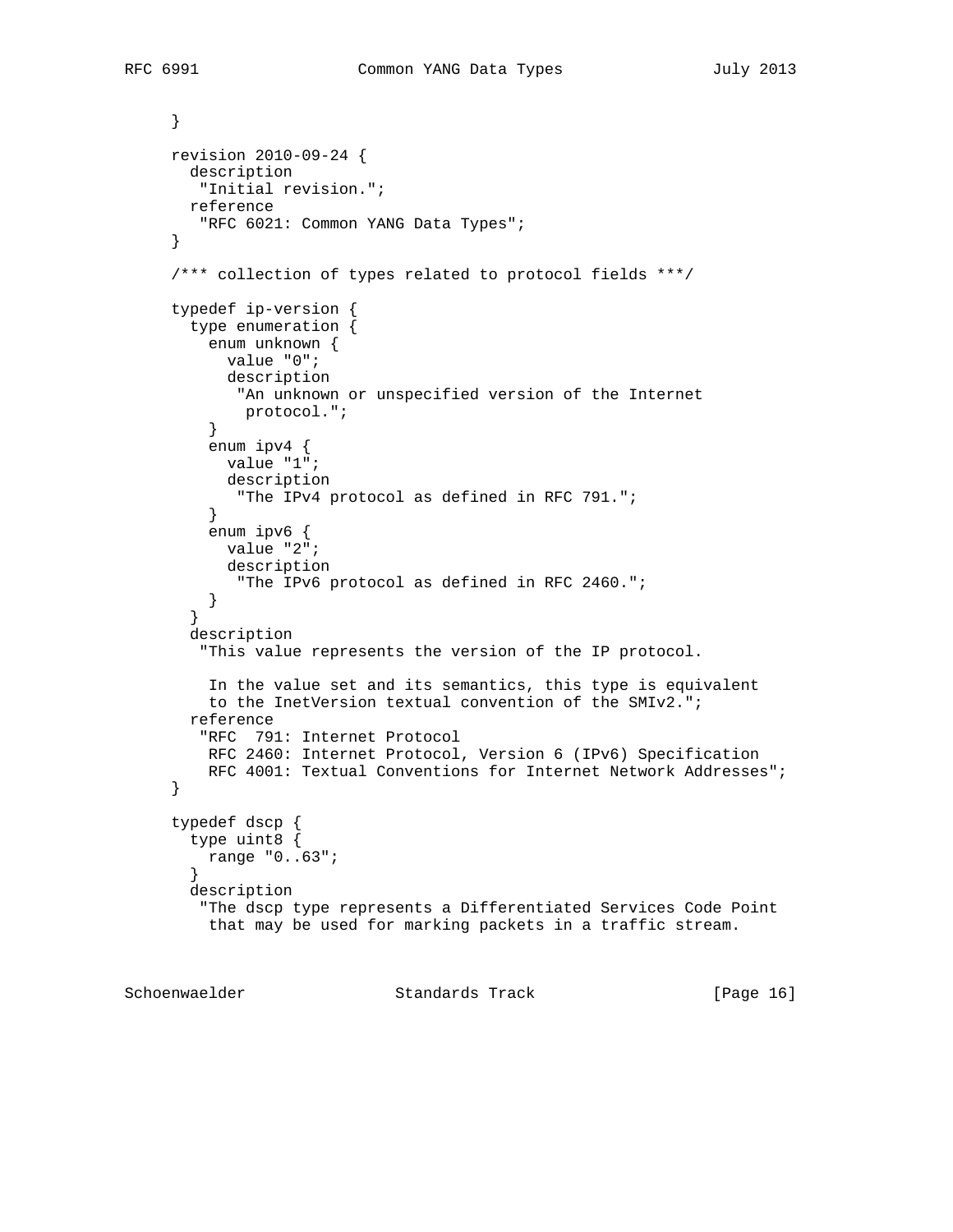```
 In the value set and its semantics, this type is equivalent
         to the Dscp textual convention of the SMIv2.";
       reference
         "RFC 3289: Management Information Base for the Differentiated
                    Services Architecture
         RFC 2474: Definition of the Differentiated Services Field
                    (DS Field) in the IPv4 and IPv6 Headers
         RFC 2780: IANA Allocation Guidelines For Values In
                   the Internet Protocol and Related Headers";
     }
      typedef ipv6-flow-label {
       type uint32 {
         range "0..1048575";
 }
       description
         "The ipv6-flow-label type represents the flow identifier or Flow
         Label in an IPv6 packet header that may be used to
         discriminate traffic flows.
         In the value set and its semantics, this type is equivalent
         to the IPv6FlowLabel textual convention of the SMIv2.";
       reference
         "RFC 3595: Textual Conventions for IPv6 Flow Label
         RFC 2460: Internet Protocol, Version 6 (IPv6) Specification";
      }
     typedef port-number {
       type uint16 {
         range "0..65535";
 }
       description
         "The port-number type represents a 16-bit port number of an
         Internet transport-layer protocol such as UDP, TCP, DCCP, or
         SCTP. Port numbers are assigned by IANA. A current list of
        all assignments is available from <http://www.iana.org/>.
         Note that the port number value zero is reserved by IANA. In
         situations where the value zero does not make sense, it can
         be excluded by subtyping the port-number type.
         In the value set and its semantics, this type is equivalent
         to the InetPortNumber textual convention of the SMIv2.";
       reference
         "RFC 768: User Datagram Protocol
         RFC 793: Transmission Control Protocol
         RFC 4960: Stream Control Transmission Protocol
         RFC 4340: Datagram Congestion Control Protocol (DCCP)
         RFC 4001: Textual Conventions for Internet Network Addresses";
```
Schoenwaelder Standards Track [Page 17]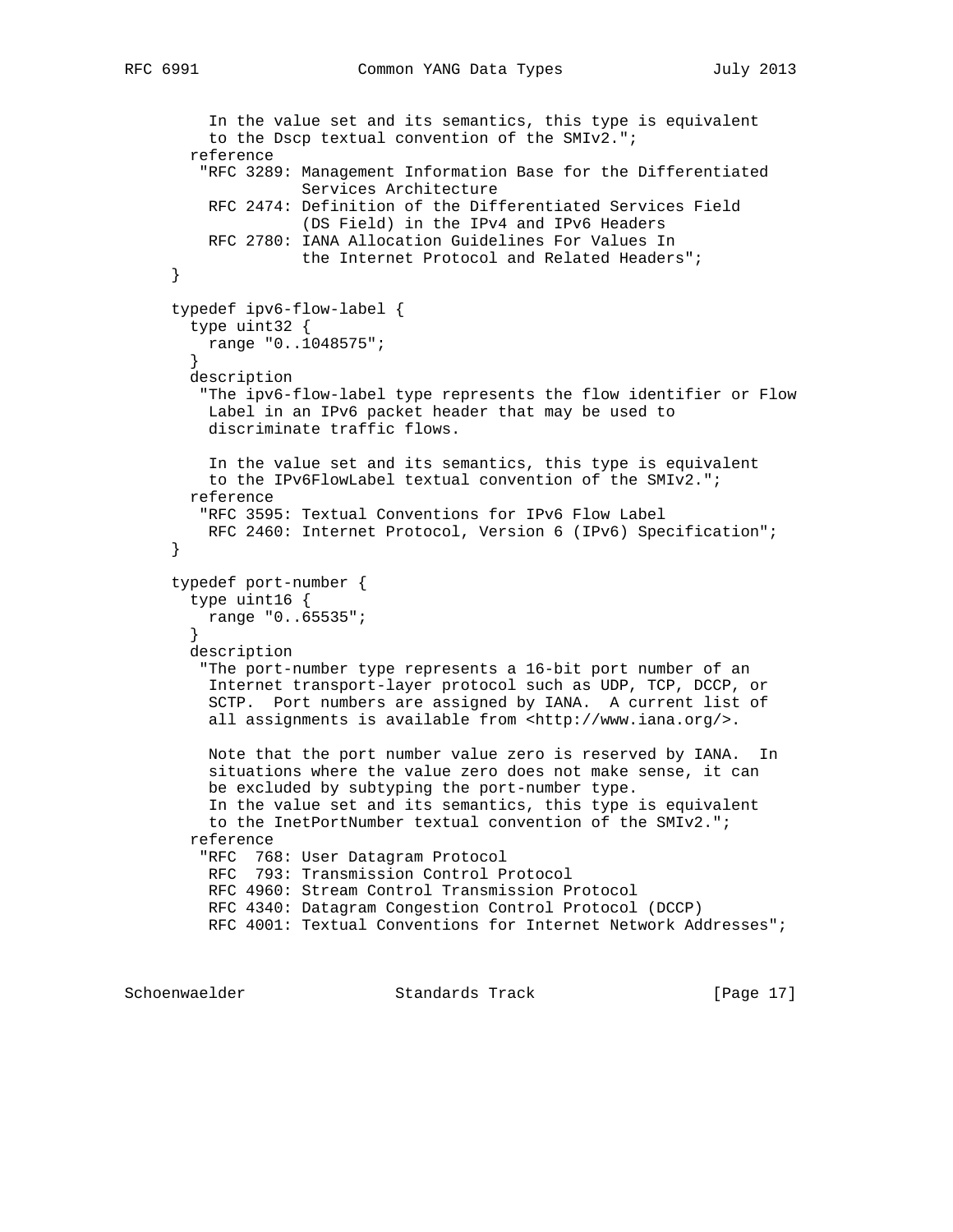```
 }
      /*** collection of types related to autonomous systems ***/
     typedef as-number {
        type uint32;
       description
         "The as-number type represents autonomous system numbers
         which identify an Autonomous System (AS). An AS is a set
         of routers under a single technical administration, using
         an interior gateway protocol and common metrics to route
         packets within the AS, and using an exterior gateway
         protocol to route packets to other ASes. IANA maintains
         the AS number space and has delegated large parts to the
         regional registries.
         Autonomous system numbers were originally limited to 16
         bits. BGP extensions have enlarged the autonomous system
         number space to 32 bits. This type therefore uses an uint32
         base type without a range restriction in order to support
         a larger autonomous system number space.
         In the value set and its semantics, this type is equivalent
         to the InetAutonomousSystemNumber textual convention of
         the SMIv2.";
        reference
         "RFC 1930: Guidelines for creation, selection, and registration
                    of an Autonomous System (AS)
         RFC 4271: A Border Gateway Protocol 4 (BGP-4)
         RFC 4001: Textual Conventions for Internet Network Addresses
         RFC 6793: BGP Support for Four-Octet Autonomous System (AS)
                    Number Space";
     }
      /*** collection of types related to IP addresses and hostnames ***/
      typedef ip-address {
       type union {
         type inet:ipv4-address;
         type inet:ipv6-address;
 }
       description
         "The ip-address type represents an IP address and is IP
         version neutral. The format of the textual representation
         implies the IP version. This type supports scoped addresses
         by allowing zone identifiers in the address format.";
       reference
         "RFC 4007: IPv6 Scoped Address Architecture";
```

```
Schoenwaelder Standards Track [Page 18]
```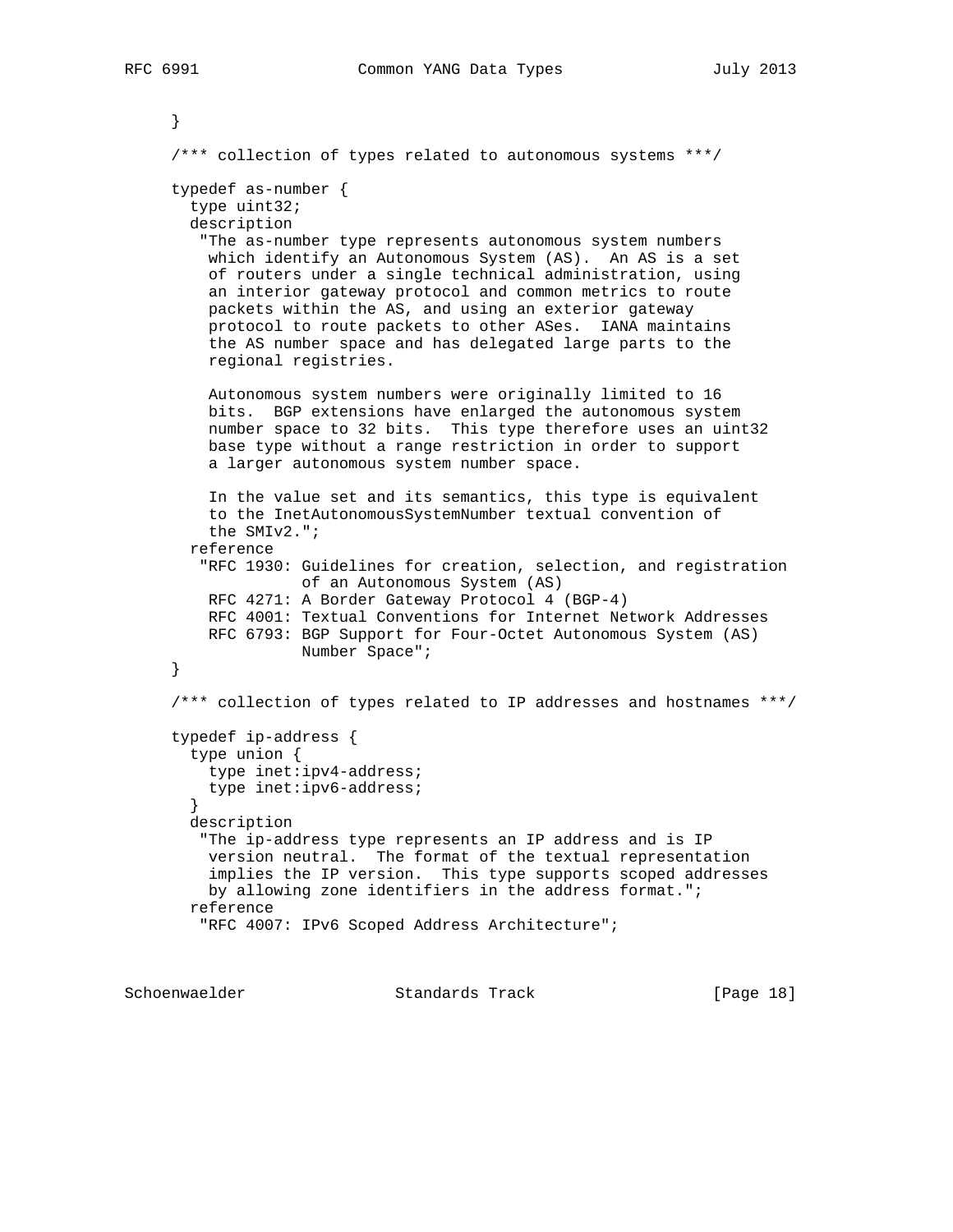```
 }
 typedef ipv4-address {
   type string {
    pattern
     '(([0-9][1-9][0-9][1[0-9][0-9][2[0-4][0-9][25[0-5]))\,] + '([0-9]|[1-9][0-9]|1[0-9][0-9]|2[0-4][0-9]|25[0-5])'
     + '(%[\p{N}\p{L}]+)?';
   }
   description
     "The ipv4-address type represents an IPv4 address in
     dotted-quad notation. The IPv4 address may include a zone
      index, separated by a % sign.
      The zone index is used to disambiguate identical address
      values. For link-local addresses, the zone index will
      typically be the interface index number or the name of an
      interface. If the zone index is not present, the default
      zone of the device will be used.
      The canonical format for the zone index is the numerical
      format";
 }
 typedef ipv6-address {
   type string {
    pattern '((:|[0-9a-fA-F]{0,4}):)([0-9a-fA-F]{0,4}:){0,5}'
           + '((([0-9a-fA-F]{0,4}:)?(:|[0-9a-fA-F]{0,4}))|'
           + '(((25[0-5]|2[0-4][0-9]|[01]?[0-9]?[0-9])\.){3}'
           + '(25[0-5]|2[0-4][0-9]|[01]?[0-9]?[0-9])))'
          + '(\{N\} \p{L} \} + '
    pattern '(([^:]+:){6}(([^:]+:[^:]+)|(.*\..*)))|'
           + '((([^:]+:)*[^:]+)?::(([^:]+:)*[^:]+)?)'
          + '(\S. +)?';
   }
   description
    "The ipv6-address type represents an IPv6 address in full,
     mixed, shortened, and shortened-mixed notation. The IPv6
     address may include a zone index, separated by a % sign.
     The zone index is used to disambiguate identical address
     values. For link-local addresses, the zone index will
     typically be the interface index number or the name of an
     interface. If the zone index is not present, the default
     zone of the device will be used.
```
Schoenwaelder Standards Track [Page 19]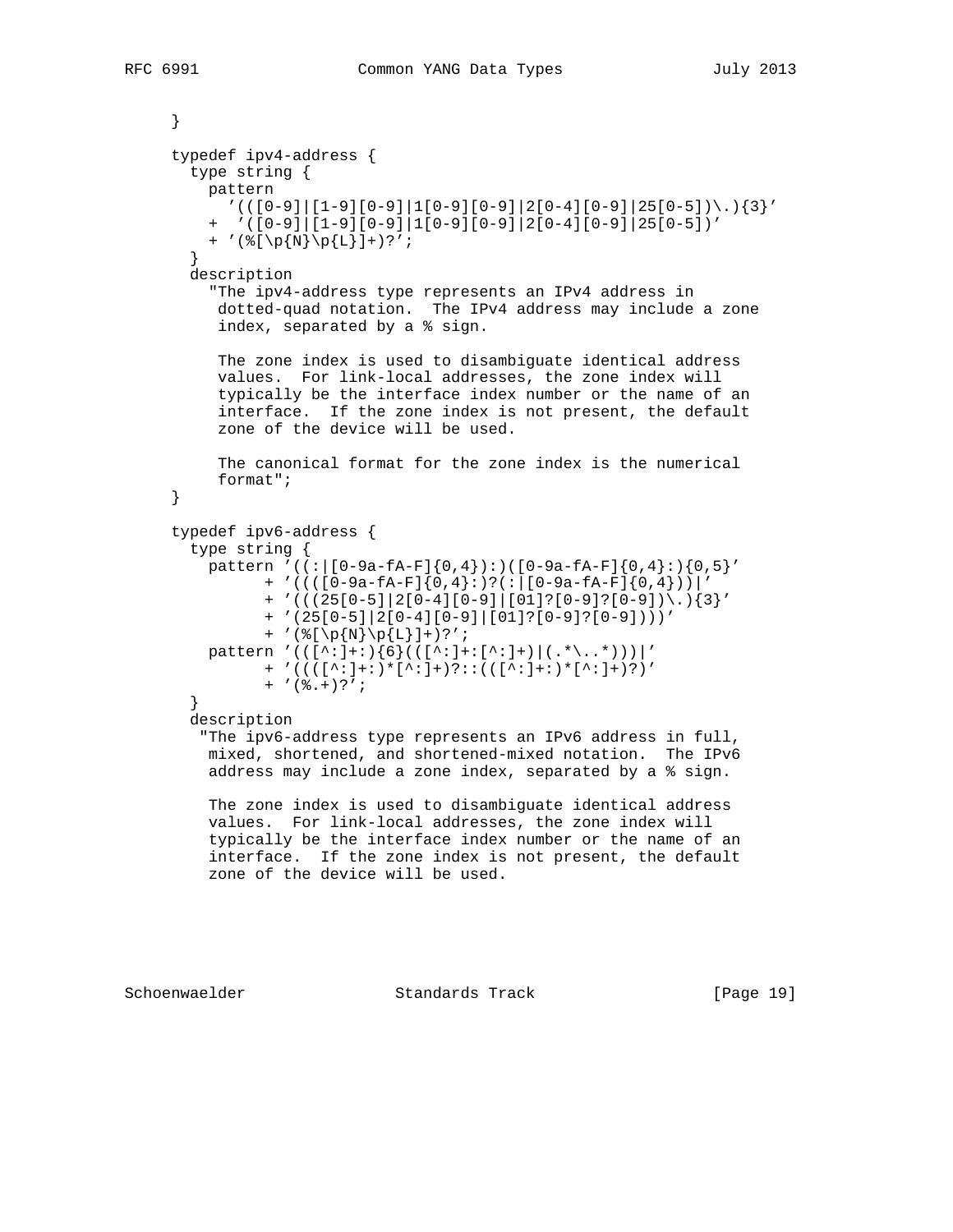```
 The canonical format of IPv6 addresses uses the textual
         representation defined in Section 4 of RFC 5952. The
         canonical format for the zone index is the numerical
         format as described in Section 11.2 of RFC 4007.";
       reference
         "RFC 4291: IP Version 6 Addressing Architecture
         RFC 4007: IPv6 Scoped Address Architecture
         RFC 5952: A Recommendation for IPv6 Address Text
                   Representation";
      }
      typedef ip-address-no-zone {
       type union {
         type inet:ipv4-address-no-zone;
         type inet:ipv6-address-no-zone;
 }
       description
         "The ip-address-no-zone type represents an IP address and is
         IP version neutral. The format of the textual representation
         implies the IP version. This type does not support scoped
         addresses since it does not allow zone identifiers in the
         address format.";
       reference
         "RFC 4007: IPv6 Scoped Address Architecture";
      }
      typedef ipv4-address-no-zone {
        type inet:ipv4-address {
         pattern '[0-9\.]*';
 }
       description
          "An IPv4 address without a zone index. This type, derived from
          ipv4-address, may be used in situations where the zone is
          known from the context and hence no zone index is needed.";
      }
      typedef ipv6-address-no-zone {
       type inet:ipv6-address {
         pattern '[0-9a-fA-F:\.]*';
 }
       description
          "An IPv6 address without a zone index. This type, derived from
          ipv6-address, may be used in situations where the zone is
          known from the context and hence no zone index is needed.";
        reference
         "RFC 4291: IP Version 6 Addressing Architecture
         RFC 4007: IPv6 Scoped Address Architecture
         RFC 5952: A Recommendation for IPv6 Address Text
Schoenwaelder Standards Track [Page 20]
```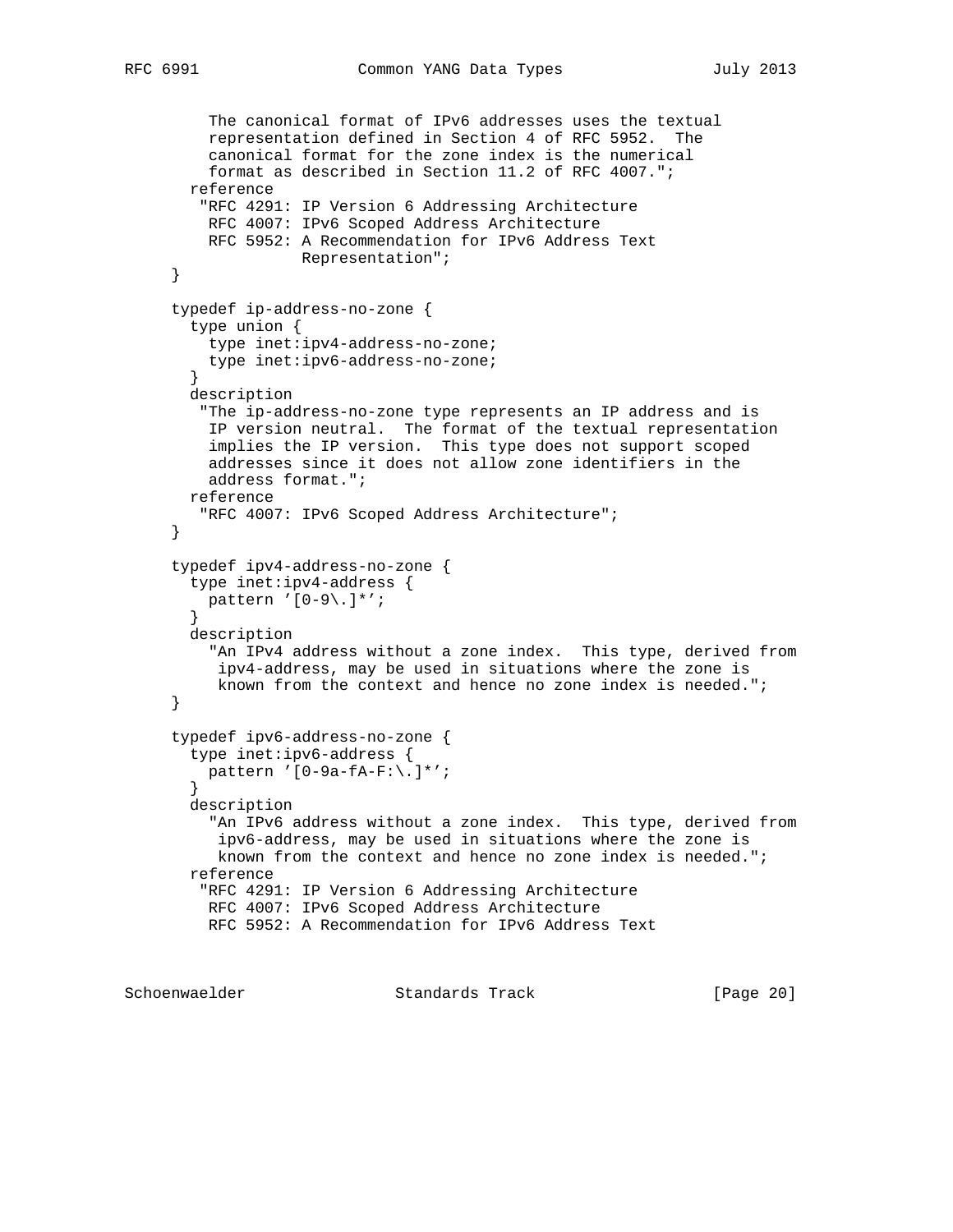```
 Representation";
      }
      typedef ip-prefix {
       type union {
         type inet:ipv4-prefix;
         type inet:ipv6-prefix;
 }
       description
         "The ip-prefix type represents an IP prefix and is IP
         version neutral. The format of the textual representations
          implies the IP version.";
      }
      typedef ipv4-prefix {
       type string {
         pattern
           '(([0-9][1-9][0-9][1[0-9][0-9][2[0-4][0-9][25[0-5])\mathcal{S})'] + '([0-9]|[1-9][0-9]|1[0-9][0-9]|2[0-4][0-9]|25[0-5])'
           + '/(([0-9])|([1-2][0-9])|(3[0-2]))';
        }
       description
         "The ipv4-prefix type represents an IPv4 address prefix.
          The prefix length is given by the number following the
          slash character and must be less than or equal to 32.
          A prefix length value of n corresponds to an IP address
          mask that has n contiguous 1-bits from the most
          significant bit (MSB) and all other bits set to 0.
          The canonical format of an IPv4 prefix has all bits of
          the IPv4 address set to zero that are not part of the
          IPv4 prefix.";
      }
      typedef ipv6-prefix {
        type string {
         pattern '((:[0-9a-fA-F]\{0,4\}):)([0-9a-fA-F]\{0,4\}:)\{0,5\}' + '((([0-9a-fA-F]{0,4}:)?(:|[0-9a-fA-F]{0,4}))|'
                + '(((25[0-5]|2[0-4][0-9]|[01]?[0-9]?[0-9])\.){3}'
                + '(25[0-5]|2[0-4][0-9]|[01]?[0-9]?[0-9])))'
                + '(/(([0-9])|([0-9]{2})|(1[0-1][0-9])|(12[0-8])))';
         pattern '(([^:]+:){6}(([^:]+:[^:]+)|(.*\..*)))|'
                + '((([^:]+:)*[^:]+)?::(([^:]+:)*[^:]+)?)'
               + '(/.+)';
        }
```
Schoenwaelder Standards Track [Page 21]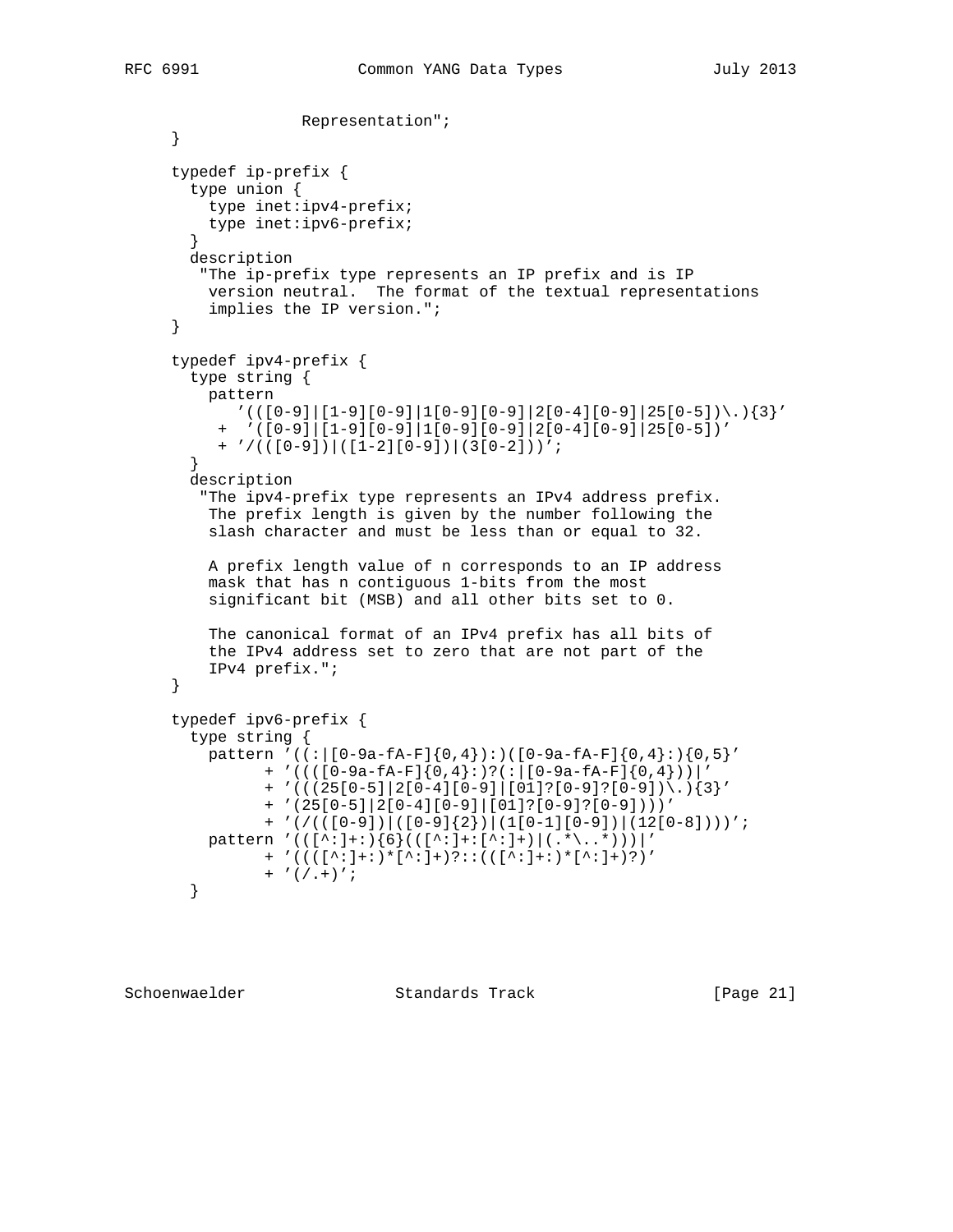```
 description
    "The ipv6-prefix type represents an IPv6 address prefix.
    The prefix length is given by the number following the
     slash character and must be less than or equal to 128.
    A prefix length value of n corresponds to an IP address
    mask that has n contiguous 1-bits from the most
    significant bit (MSB) and all other bits set to 0.
    The IPv6 address should have all bits that do not belong
    to the prefix set to zero.
    The canonical format of an IPv6 prefix has all bits of
    the IPv6 address set to zero that are not part of the
    IPv6 prefix. Furthermore, the IPv6 address is represented
    as defined in Section 4 of RFC 5952.";
  reference
    "RFC 5952: A Recommendation for IPv6 Address Text
             Representation";
 }
 /*** collection of domain name and URI types ***/
 typedef domain-name {
  type string {
    pattern
     '((([a-zA-Z0-9])([a-zA-Z0-9\}-]){0,61})?[a-zA-Z0-9]\.)*'
    + '([a-zA-Z0-9_]([a-zA-Z0-9\-_]){0,61})?[a-zA-Z0-9]\.?)'
   + '|\.';
    length "1..253";
   }
   description
    "The domain-name type represents a DNS domain name. The
    name SHOULD be fully qualified whenever possible.
    Internet domain names are only loosely specified. Section
    3.5 of RFC 1034 recommends a syntax (modified in Section
     2.1 of RFC 1123). The pattern above is intended to allow
    for current practice in domain name use, and some possible
    future expansion. It is designed to hold various types of
    domain names, including names used for A or AAAA records
     (host names) and other records, such as SRV records. Note
    that Internet host names have a stricter syntax (described
    in RFC 952) than the DNS recommendations in RFCs 1034 and
    1123, and that systems that want to store host names in
    schema nodes using the domain-name type are recommended to
    adhere to this stricter standard to ensure interoperability.
```
Schoenwaelder Standards Track [Page 22]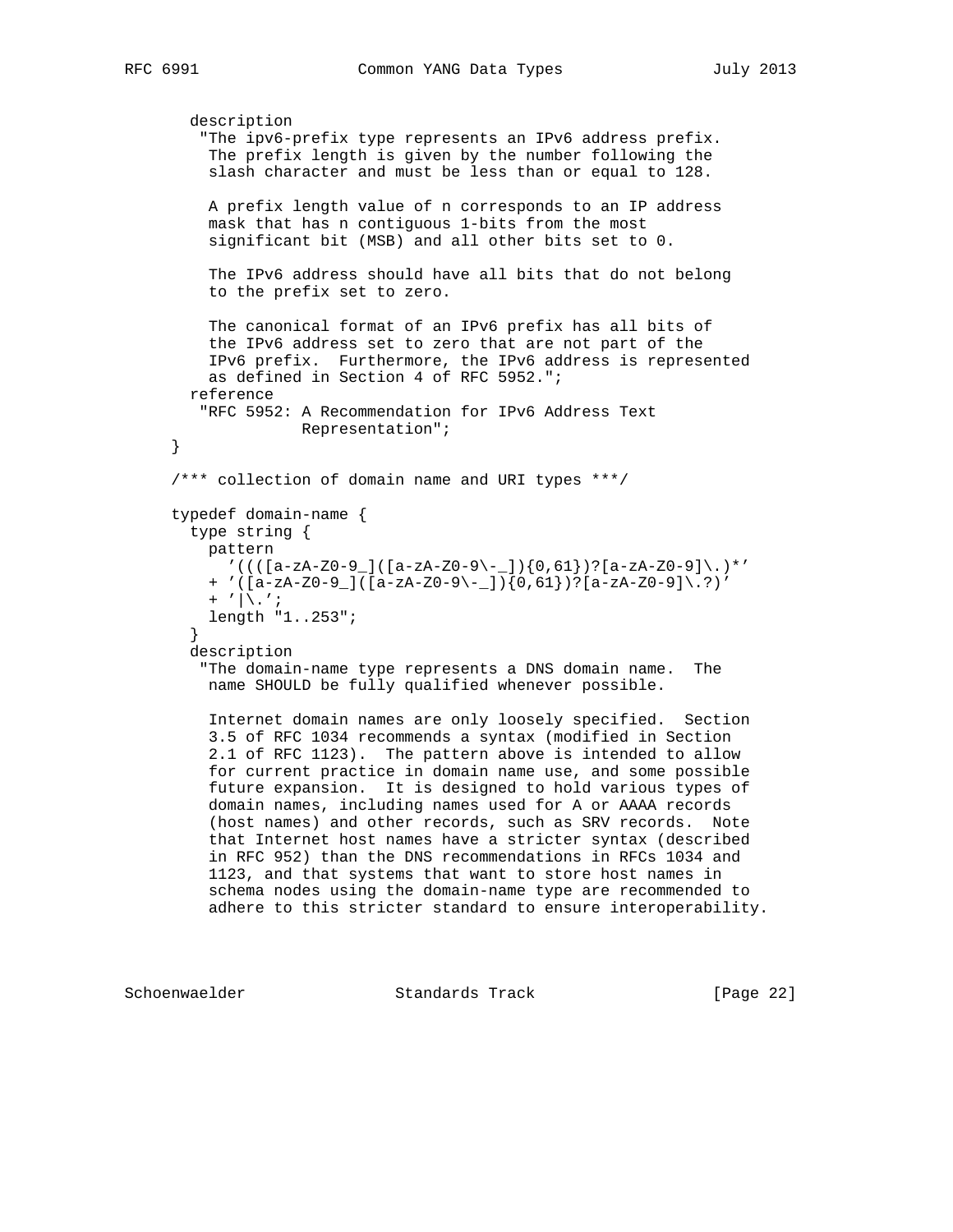```
 The encoding of DNS names in the DNS protocol is limited
         to 255 characters. Since the encoding consists of labels
         prefixed by a length bytes and there is a trailing NULL
         byte, only 253 characters can appear in the textual dotted
         notation.
         The description clause of schema nodes using the domain-name
         type MUST describe when and how these names are resolved to
         IP addresses. Note that the resolution of a domain-name value
         may require to query multiple DNS records (e.g., A for IPv4
         and AAAA for IPv6). The order of the resolution process and
         which DNS record takes precedence can either be defined
         explicitly or may depend on the configuration of the
         resolver.
         Domain-name values use the US-ASCII encoding. Their canonical
         format uses lowercase US-ASCII characters. Internationalized
         domain names MUST be A-labels as per RFC 5890.";
       reference
         "RFC 952: DoD Internet Host Table Specification
         RFC 1034: Domain Names - Concepts and Facilities
         RFC 1123: Requirements for Internet Hosts -- Application
                    and Support
         RFC 2782: A DNS RR for specifying the location of services
                    (DNS SRV)
         RFC 5890: Internationalized Domain Names in Applications
                    (IDNA): Definitions and Document Framework";
      }
      typedef host {
       type union {
         type inet:ip-address;
         type inet:domain-name;
        }
       description
         "The host type represents either an IP address or a DNS
         domain name.";
      }
      typedef uri {
        type string;
       description
         "The uri type represents a Uniform Resource Identifier
         (URI) as defined by STD 66.
         Objects using the uri type MUST be in US-ASCII encoding,
         and MUST be normalized as described by RFC 3986 Sections
         6.2.1, 6.2.2.1, and 6.2.2.2. All unnecessary
Schoenwaelder Standards Track [Page 23]
```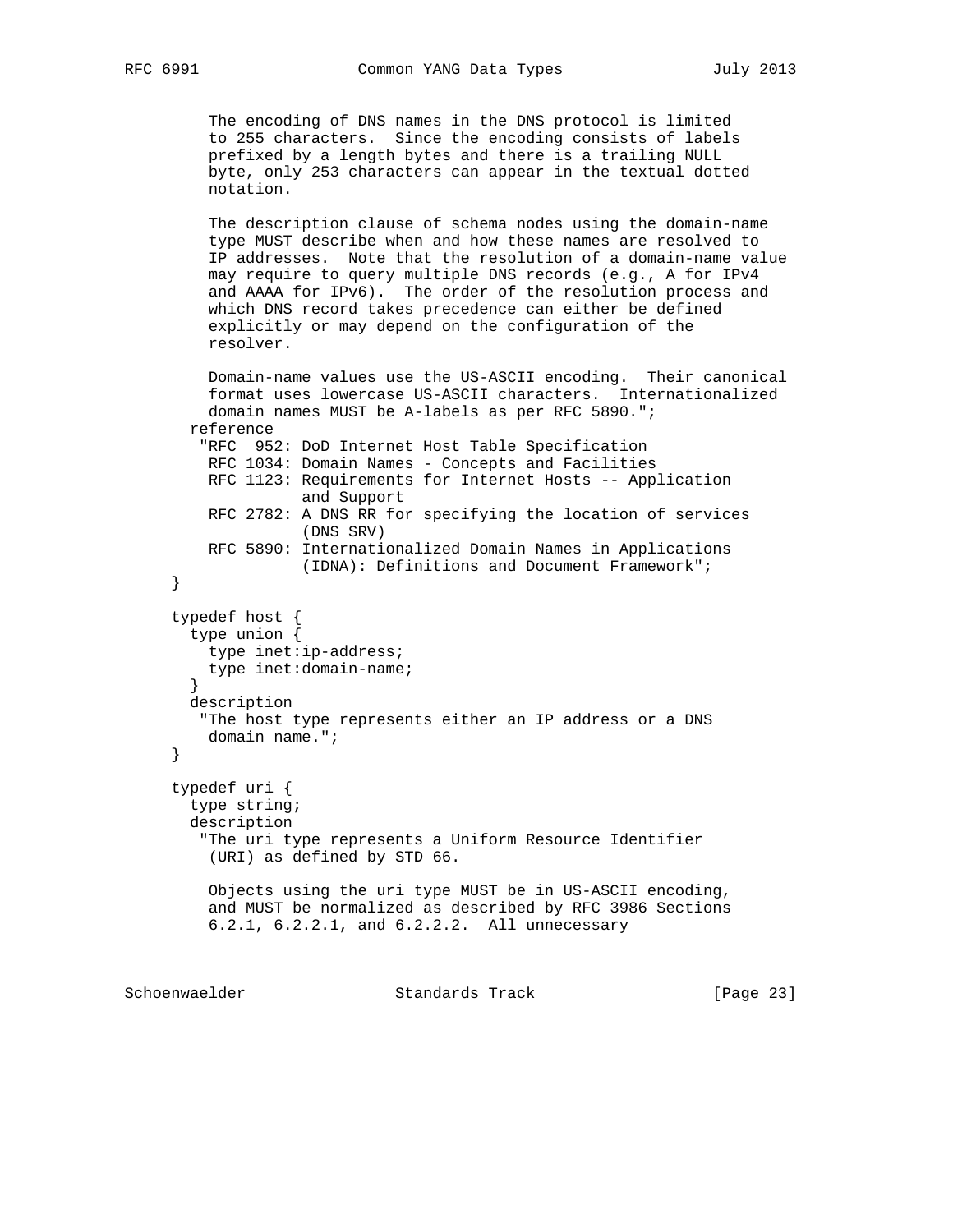percent-encoding is removed, and all case-insensitive characters are set to lowercase except for hexadecimal digits, which are normalized to uppercase as described in Section 6.2.2.1.

 The purpose of this normalization is to help provide unique URIs. Note that this normalization is not sufficient to provide uniqueness. Two URIs that are textually distinct after this normalization may still be equivalent.

 Objects using the uri type may restrict the schemes that they permit. For example, 'data:' and 'urn:' schemes might not be appropriate.

 A zero-length URI is not a valid URI. This can be used to express 'URI absent' where required.

 In the value set and its semantics, this type is equivalent to the Uri SMIv2 textual convention defined in RFC 5017."; reference "RFC 3986: Uniform Resource Identifier (URI): Generic Syntax RFC 3305: Report from the Joint W3C/IETF URI Planning Interest Group: Uniform Resource Identifiers (URIs), URLs, and Uniform Resource Names (URNs): Clarifications and Recommendations RFC 5017: MIB Textual Conventions for Uniform Resource Identifiers (URIs)"; }

```
 }
```
<CODE ENDS>

5. IANA Considerations

 This document registers two URIs in the IETF XML registry [RFC3688]. Following the format in RFC 3688, the following registrations have been made.

 URI: urn:ietf:params:xml:ns:yang:ietf-yang-types Registrant Contact: The NETMOD WG of the IETF. XML: N/A, the requested URI is an XML namespace.

 URI: urn:ietf:params:xml:ns:yang:ietf-inet-types Registrant Contact: The NETMOD WG of the IETF. XML: N/A, the requested URI is an XML namespace.

Schoenwaelder **Standards Track** [Page 24]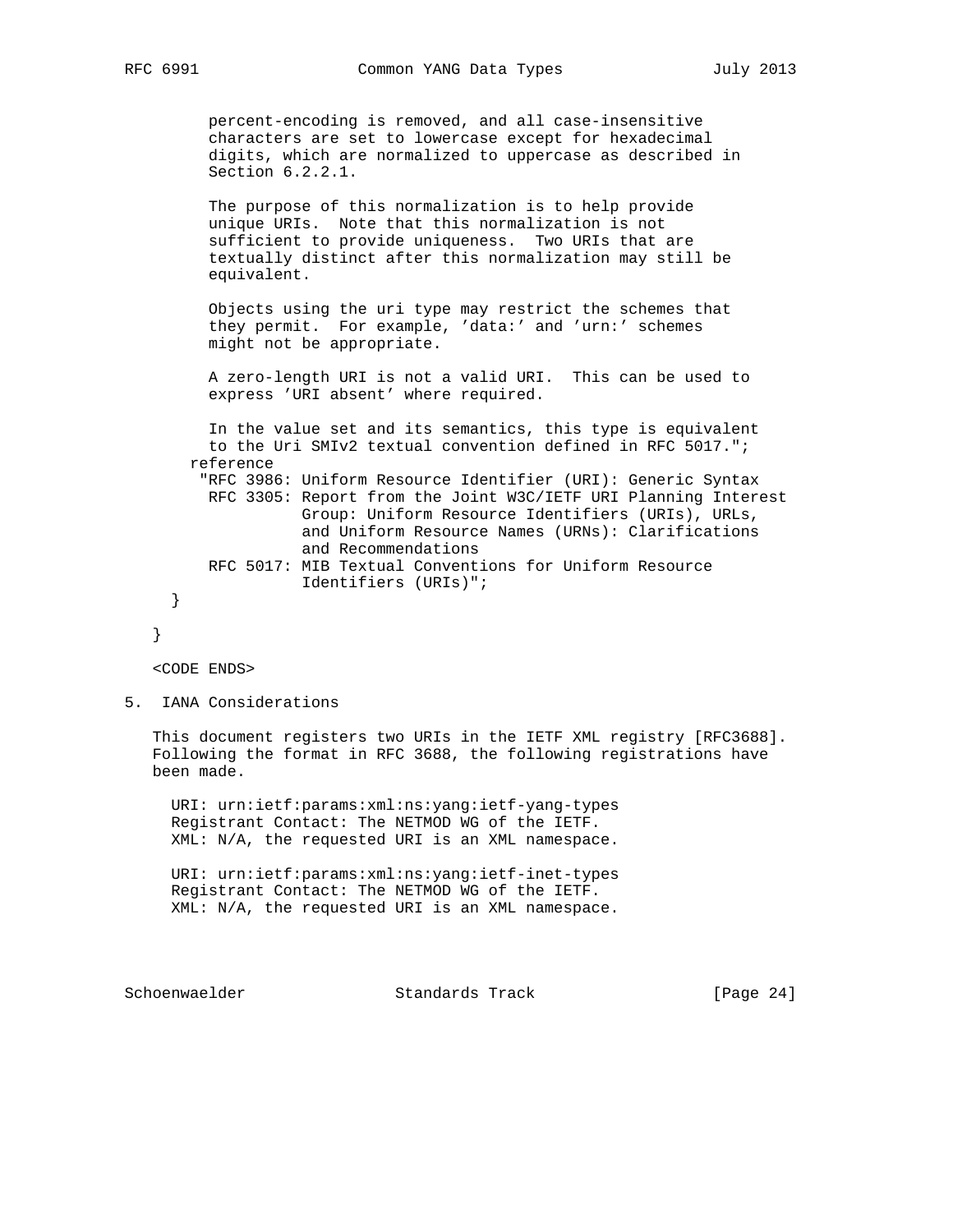This document registers two YANG modules in the YANG Module Names registry [RFC6020].

| name:      | ietf-yang-types                             |
|------------|---------------------------------------------|
| namespace: | urn:ietf:params:xml:ns:yang:ietf-yang-types |
| prefix:    | yang                                        |
| reference: | RFC 6991                                    |
| name:      | ietf-inet-types                             |
| namespace: | urn:ietf:params:xml:ns:yang:ietf-inet-types |
| prefix:    | inet                                        |
| reference: | RFC 6991                                    |

6. Security Considerations

 This document defines common data types using the YANG data modeling language. The definitions themselves have no security impact on the Internet, but the usage of these definitions in concrete YANG modules might have. The security considerations spelled out in the YANG specification [RFC6020] apply for this document as well.

7. Contributors

 The following people contributed significantly to the initial version of this document:

- Andy Bierman (Brocade)
- Martin Bjorklund (Tail-f Systems)
- Balazs Lengyel (Ericsson)
- David Partain (Ericsson)
- Phil Shafer (Juniper Networks)
- 8. Acknowledgments

 The editor wishes to thank the following individuals for providing helpful comments on various versions of this document: Andy Bierman, Martin Bjorklund, Benoit Claise, Joel M. Halpern, Ladislav Lhotka, Lars-Johan Liman, and Dan Romascanu.

 Juergen Schoenwaelder was partly funded by Flamingo, a Network of Excellence project (ICT-318488) supported by the European Commission under its Seventh Framework Programme.

Schoenwaelder Standards Track [Page 25]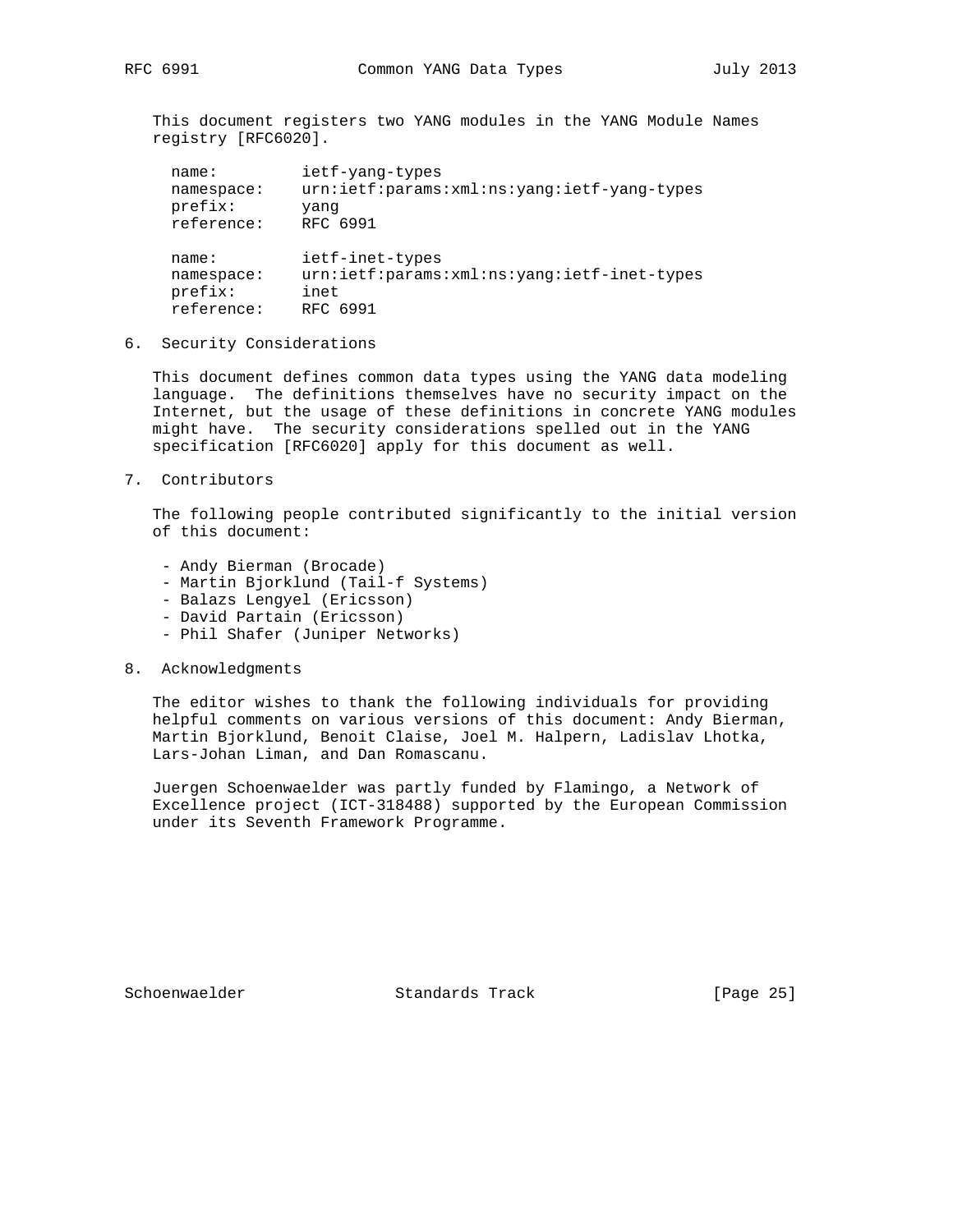# 9. References

- 9.1. Normative References
	- [RFC2119] Bradner, S., "Key words for use in RFCs to Indicate Requirement Levels", BCP 14, RFC 2119, March 1997.
	- [RFC3339] Klyne, G., Ed. and C. Newman, "Date and Time on the Internet: Timestamps", RFC 3339, July 2002.
	- [RFC3688] Mealling, M., "The IETF XML Registry", BCP 81, RFC 3688, January 2004.
	- [RFC3986] Berners-Lee, T., Fielding, R., and L. Masinter, "Uniform Resource Identifier (URI): Generic Syntax", STD 66, RFC 3986, January 2005.
	- [RFC4007] Deering, S., Haberman, B., Jinmei, T., Nordmark, E., and B. Zill, "IPv6 Scoped Address Architecture", RFC 4007, March 2005.
	- [RFC4122] Leach, P., Mealling, M., and R. Salz, "A Universally Unique IDentifier (UUID) URN Namespace", RFC 4122, July 2005.
	- [RFC4291] Hinden, R. and S. Deering, "IP Version 6 Addressing Architecture", RFC 4291, February 2006.
	- [RFC6020] Bjorklund, M., Ed., "YANG A Data Modeling Language for the Network Configuration Protocol (NETCONF)", RFC 6020, October 2010.
	- [XPATH] Clark, J. and S. DeRose, "XML Path Language (XPath) Version 1.0", World Wide Web Consortium Recommendation REC-xpath-19991116, November 1999, <http://www.w3.org/TR/1999/REC-xpath-19991116>.

### 9.2. Informative References

- [IEEE802] IEEE, "IEEE Standard for Local and Metropolitan Area Networks: Overview and Architecture", IEEE Std. 802- 2001, 2001.
- [ISO9834-1] ISO/IEC, "Information technology -- Open Systems Interconnection -- Procedures for the operation of OSI Registration Authorities: General procedures and top arcs of the ASN.1 Object Identifier tree", ISO/ IEC 9834-1:2008, 2008.

| Schoenwaelder | Standards Track | [Page 26] |
|---------------|-----------------|-----------|
|---------------|-----------------|-----------|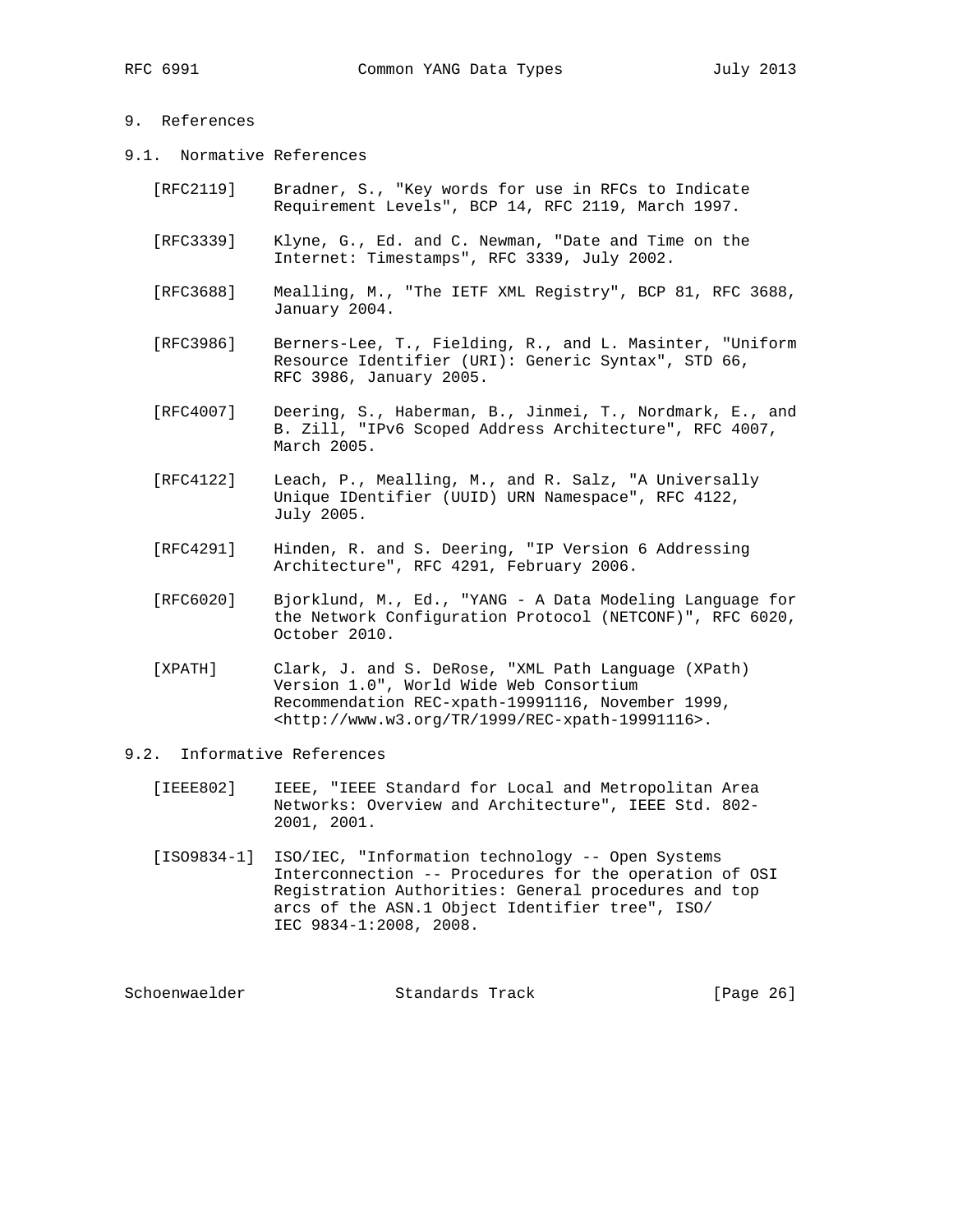- [RFC0768] Postel, J., "User Datagram Protocol", STD 6, RFC 768, August 1980.
- [RFC0791] Postel, J., "Internet Protocol", STD 5, RFC 791, September 1981.
- [RFC0793] Postel, J., "Transmission Control Protocol", STD 7, RFC 793, September 1981.
- [RFC0952] Harrenstien, K., Stahl, M., and E. Feinler, "DoD Internet host table specification", RFC 952, October 1985.
- [RFC1034] Mockapetris, P., "Domain names concepts and facilities", STD 13, RFC 1034, November 1987.
- [RFC1123] Braden, R., "Requirements for Internet Hosts Application and Support", STD 3, RFC 1123, October 1989.
- [RFC1930] Hawkinson, J. and T. Bates, "Guidelines for creation, selection, and registration of an Autonomous System (AS)", BCP 6, RFC 1930, March 1996.
- [RFC2460] Deering, S. and R. Hinden, "Internet Protocol, Version 6 (IPv6) Specification", RFC 2460, December 1998.
- [RFC2474] Nichols, K., Blake, S., Baker, F., and D. Black, "Definition of the Differentiated Services Field (DS Field) in the IPv4 and IPv6 Headers", RFC 2474, December 1998.
- [RFC2578] McCloghrie, K., Ed., Perkins, D., Ed., and J. Schoenwaelder, Ed., "Structure of Management Information Version 2 (SMIv2)", STD 58, RFC 2578, April 1999.
- [RFC2579] McCloghrie, K., Ed., Perkins, D., Ed., and J. Schoenwaelder, Ed., "Textual Conventions for SMIv2", STD 58, RFC 2579, April 1999.
- [RFC2780] Bradner, S. and V. Paxson, "IANA Allocation Guidelines For Values In the Internet Protocol and Related Headers", BCP 37, RFC 2780, March 2000.
- [RFC2782] Gulbrandsen, A., Vixie, P., and L. Esibov, "A DNS RR for specifying the location of services (DNS SRV)", RFC 2782, February 2000.

Schoenwaelder Standards Track [Page 27]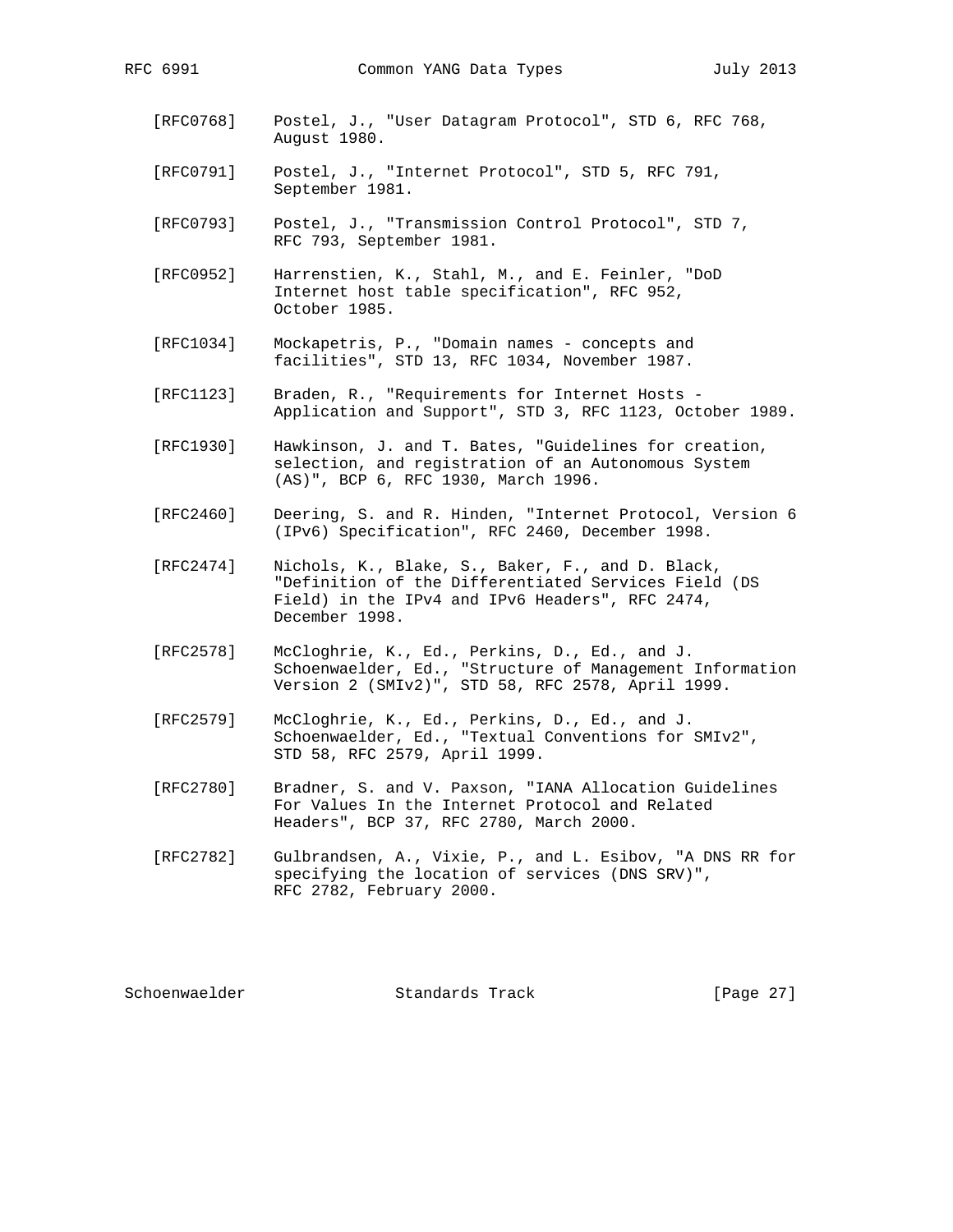- [RFC2856] Bierman, A., McCloghrie, K., and R. Presuhn, "Textual Conventions for Additional High Capacity Data Types", RFC 2856, June 2000.
- [RFC3289] Baker, F., Chan, K., and A. Smith, "Management Information Base for the Differentiated Services Architecture", RFC 3289, May 2002.
- [RFC3305] Mealling, M. and R. Denenberg, "Report from the Joint W3C/IETF URI Planning Interest Group: Uniform Resource Identifiers (URIs), URLs, and Uniform Resource Names (URNs): Clarifications and Recommendations", RFC 3305, August 2002.
- [RFC3595] Wijnen, B., "Textual Conventions for IPv6 Flow Label", RFC 3595, September 2003.
- [RFC4001] Daniele, M., Haberman, B., Routhier, S., and J. Schoenwaelder, "Textual Conventions for Internet Network Addresses", RFC 4001, February 2005.
- [RFC4271] Rekhter, Y., Li, T., and S. Hares, "A Border Gateway Protocol 4 (BGP-4)", RFC 4271, January 2006.
- [RFC4340] Kohler, E., Handley, M., and S. Floyd, "Datagram Congestion Control Protocol (DCCP)", RFC 4340, March 2006.
- [RFC4502] Waldbusser, S., "Remote Network Monitoring Management Information Base Version 2", RFC 4502, May 2006.
- [RFC4960] Stewart, R., "Stream Control Transmission Protocol", RFC 4960, September 2007.
- [RFC5017] McWalter, D., "MIB Textual Conventions for Uniform Resource Identifiers (URIs)", RFC 5017, September 2007.
- [RFC5890] Klensin, J., "Internationalized Domain Names for Applications (IDNA): Definitions and Document Framework", RFC 5890, August 2010.
- [RFC5952] Kawamura, S. and M. Kawashima, "A Recommendation for IPv6 Address Text Representation", RFC 5952, August 2010.
- [RFC6021] Schoenwaelder, J., "Common YANG Data Types", RFC 6021, October 2010.

| Schoenwaelder | Standards Track | [Page 28] |
|---------------|-----------------|-----------|
|---------------|-----------------|-----------|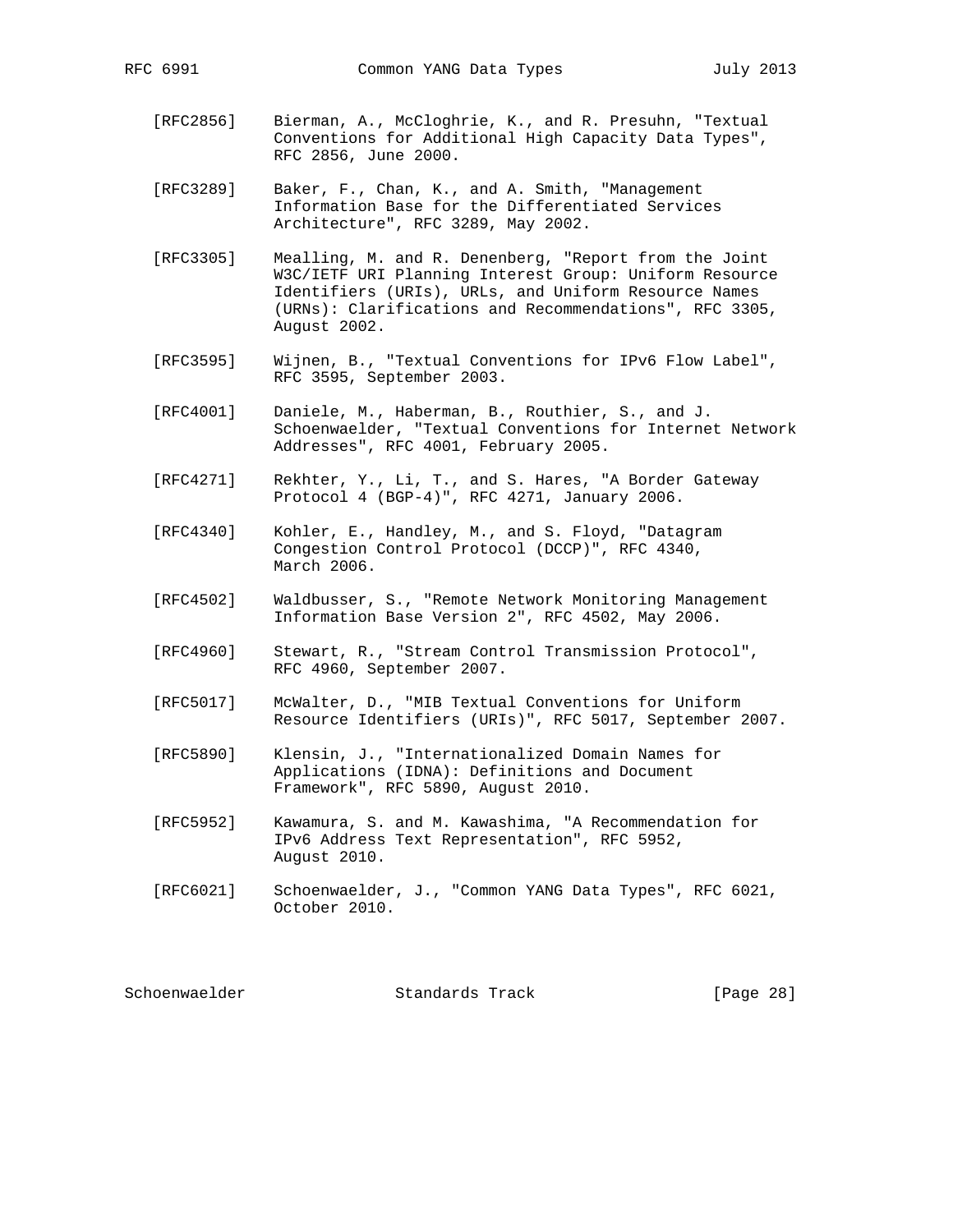- [RFC6241] Enns, R., Ed., Bjorklund, M., Ed., Schoenwaelder, J., Ed., and A. Bierman, Ed., "Network Configuration Protocol (NETCONF)", RFC 6241, June 2011.
	- [RFC6793] Vohra, Q. and E. Chen, "BGP Support for Four-Octet Autonomous System (AS) Number Space", RFC 6793, December 2012.
	- [XSD-TYPES] Biron, P. and A. Malhotra, "XML Schema Part 2: Datatypes Second Edition", World Wide Web Consortium Recommendation REC-xmlschema-2-20041028, October 2004, <http://www.w3.org/TR/2004/REC-xmlschema-2-20041028>.

Schoenwaelder Standards Track [Page 29]